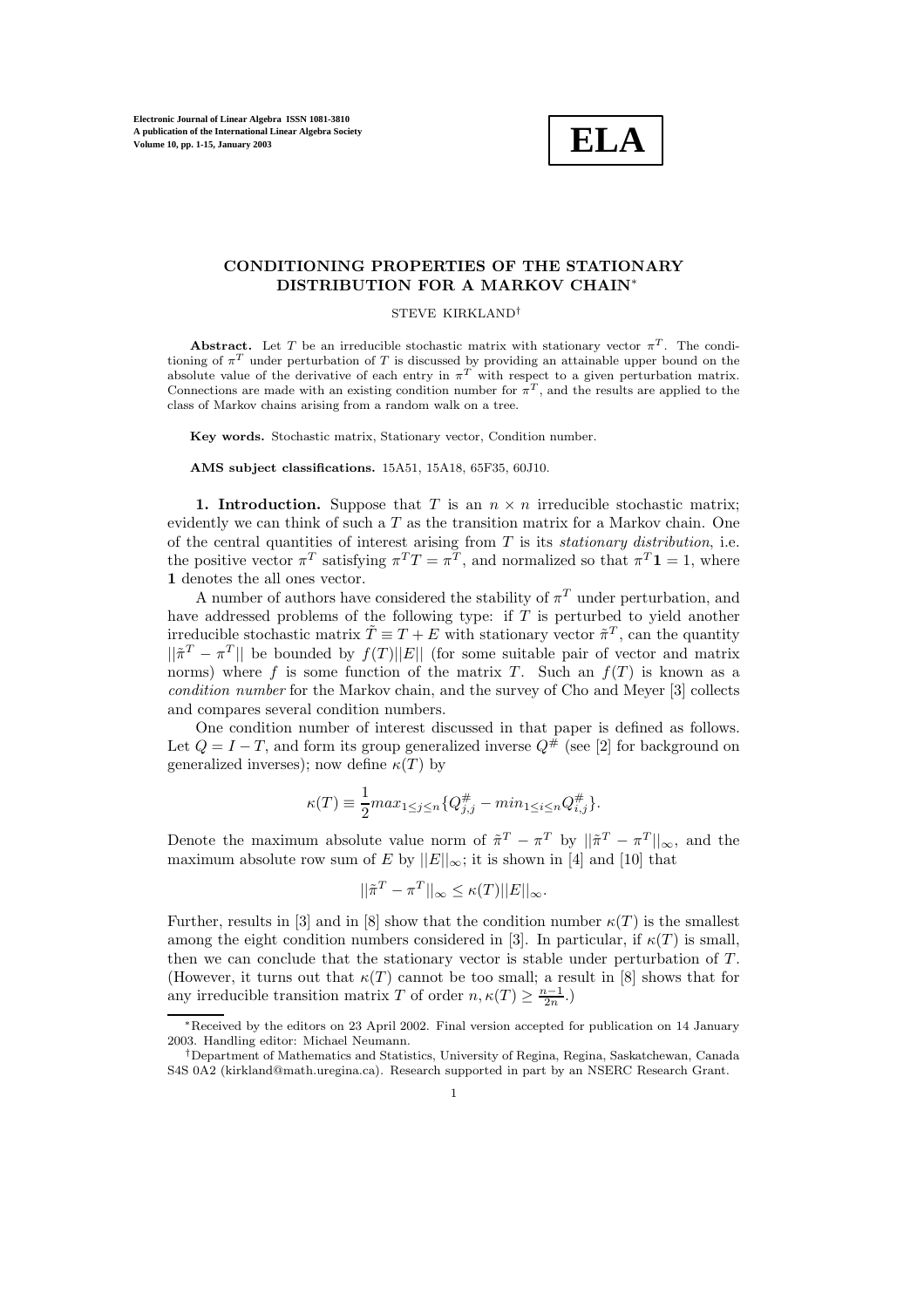**ELA**

On the other hand, if  $\kappa(T)$  is large, then on the face of it,  $||\tilde{\pi}^T - \pi^T||_{\infty}$  may still be small relative to  $||E||_{\infty}$ , so how accurate a measure of conditioning does  $\kappa(T)$ provide? In this paper, we address that question by considering the derivative of  $\pi^T$ with respect to a perturbation matrix  $E$ , and finding an attainable upper bound on the absolute value of that derivative. Among other consequences, we deduce that for each irreducible stochastic matrix  $T$ , there is a family of perturbation matrices with arbitrarily small norms, such that for each such matrix E, we have  $||\tilde{\pi}^T - \pi^T||_{\infty}$  $\frac{\kappa(T)||E||_{\infty}}{2}$ . By way of illustrating our results, we close the paper by considering the transition matrices corresponding to random walks on trees. We characterize those trees so that the corresponding transition matrix  $T$  has the property that for each perturbation matrix E of sufficiently small norm,  $||\tilde{\pi}^T - \pi^T||_{\infty} < ||E||_{\infty}$ .

Throughout T will be our notation for an irreducible stochastic matrix of order n, and  $\pi^T$  will denote its stationary vector. We define Q by  $Q \equiv I - T$ , while  $Q^{\#}$ will denote the group inverse of  $Q$ . We use  $E$  to denote a perturbation matrix such that  $\tilde{T} = T + E$  is also irreducible and stochastic, while  $\tilde{\pi}^T$  will be our notation for the stationary vector for  $\tilde{T}$ . The class of admissible perturbation matrices will be denoted by  $\mathcal{E}_T$ , so that  $\mathcal{E}_T = \{E|T+E$  is irreducible and stochastic}. Observe that if  $E \in \mathcal{E}_T$ , then there are certain combinatorial constraints on the negative entries of E; for example,  $E_{i,j} < 0$  only if  $T_{i,j} > 0$ . In particular, note that  $-E$  may not be in  $\mathcal{E}_{T}$ . We will assume basic knowledge of graph theory, the theory of nonnegative matrices and the study of Markov chains; the reader is referred to [1] for background on the first topic, to [11] for background on the second, and to [6] for background on the last topic.

**2. Perturbation Results.** We begin by defining some useful quantities. Consider an irreducible stochastic  $n \times n$  matrix T, and for each pair of indices  $1 \leq i, j \leq n$ , define  $\alpha(i, j) = min\{Q_{i,j}^{\#}|T_{i,l} > 0\}$  and  $\beta(i, j) = max\{Q_{i,j}^{\#}|T_{i,l} > 0\}.$ 

Our first lemma will be helpful in establishing our results.

LEMMA 2.1. Let  $T$  be an  $n \times n$  *irreducible stochastic matrix, and suppose that*  $E \in \mathcal{E}_T$ . Then for each positive vector  $p^T$  such that  $p^T \mathbf{1} = 1$ , we have

$$
|p^T E Q^{\#} e_j| \le \frac{||E||_{\infty}}{2} max \left\{ Q^{\#}_{j,j} - \sum_{i=1}^n p_i \alpha(i,j), \sum_{i=1}^n p_i \beta(i,j) - min_{1 \le l \le n} Q^{\#}_{l,j} \right\}.
$$

*Proof.* Without loss of generality, we take  $j = n$ . We begin by observing that since  $T + E$  is stochastic,  $E_{l,m} < 0$  only if  $T_{l,m} > 0$ . Fix an index i with  $1 \leq i \leq n$ , and note that  $e_i^T E$  can be written as  $x^T - y^T$  where each of x and y is nonnegative, where  $x^T \mathbf{1} = y^T \mathbf{1} \leq ||E||_{\infty}/2$ , and where  $y_l > 0$  only if  $T_{i,l} > 0$ . Thus we have  $e_i^T E Q^{\#} e_n = x^T Q^{\#} e_n - y^T Q^{\#} e_n = \sum_{l=1}^n x_l Q_{l,n}^{\#} - \sum_{l=1}^n y_l Q_{l,n}^{\#}$ . It turns out that  $Q_{l,n}^{\#}$  is uniquely maximized when  $l = n$  (see Theorem 8.5.2 of [2], for example), so it follows that  $e_i^T E Q^{\#} e_n \leq \sum_{l=1}^n x_l Q_{n,n}^{\#} - \sum_{l=1}^n y_l \alpha(i,n) \leq (Q_{n,n}^{\#} - \alpha(i,n)) ||E||_{\infty}/2.$ We also have  $e_i^T E Q^{\#} e_n = \sum_{l=1}^n x_l Q_{l,n}^{\#} - \sum_{l=1}^n y_l Q_{l,n}^{\#} \ge \sum_{l=1}^n x_l min_{1 \le l \le n} Q_{l,n}^{\#} \sum_{l=1}^{n} y_l \beta(i, n) \geq (min_{1 \leq l \leq n} Q_{l, n}^{\#} - \beta(i, n)) ||E||_{\infty}/2.$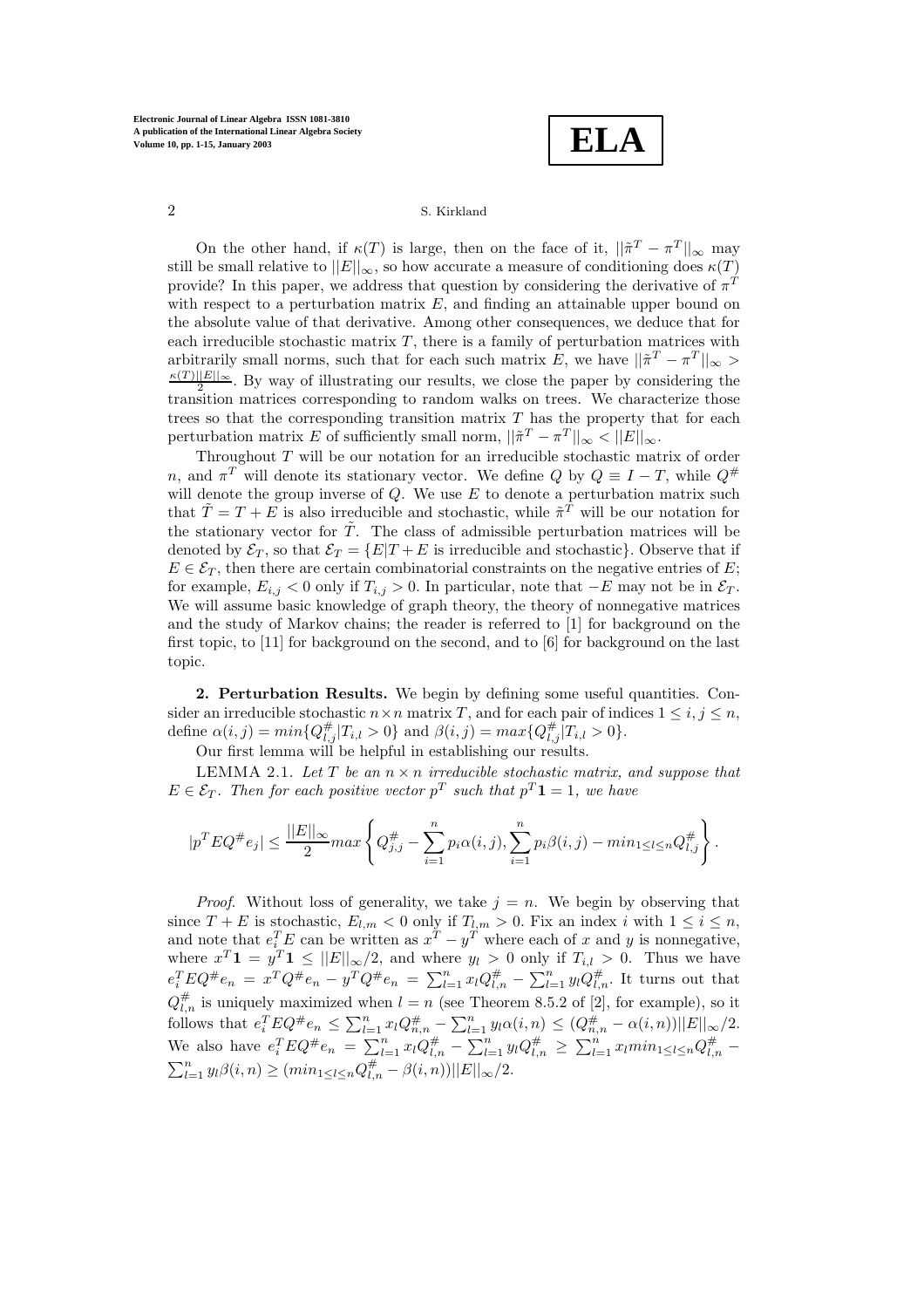**ELA**

Conditioning of the Stationary Distribution 3

It now follows that  $p^T E Q^{\#} e_n \leq \frac{||E||_{\infty}}{2} (Q^{\#}_{n,n} - \sum_{i=1}^n p_i \alpha(i,n))$  and that

$$
p^T E Q^{\#} e_n \ge -\frac{||E||_{\infty}}{2} (\beta(i, n) - \min_{1 \le l \le n} Q_{l, n}^{\#}).
$$

The result now follows readily.  $\Box$ 

As mentioned in the introduction, the following inequality appears in [4] and (more explicitly) in [10]. However, neither of those papers characterizes the equality case, as we do below.

THEOREM 2.2. Let  $T$  be an  $n \times n$  *irreducible stochastic matrix, and suppose that*  $E \in \mathcal{E}_T$ *. Let*  $\tilde{T} = T + E$ *, and denote the stationary distributions for* T *and*  $\tilde{T}$  *by*  $\pi^T$  and  $\tilde{\pi}^T$ , respectively. Then

$$
(2.1) \quad ||\tilde{\pi}^T - \pi^T||_{\infty} \le \frac{||E||_{\infty}}{2} max_{1 \le j \le n} \{Q_{j,j}^{\#} - min_{1 \le i \le n} Q_{i,j}^{\#}\} = \kappa(T)||E||_{\infty}.
$$

*Equality holds if and only if there are indices*  $j_0$  *and*  $a_1, \ldots, a_m$  *such that :* i) *for*  $l = 1, ..., m$ ,  $Q_{j_0,j_0}^{\#} - Q_{a_l,j_0}^{\#} = max_{1 \leq j \leq n} \{Q_{j,j}^{\#} - min_{1 \leq i \leq n} Q_{i,j}^{\#} \};$ ii) *either*  $Te_{j_0} > 0$ *, or*  $T(e_{a_1} + \ldots + e_{a_m}) > 0$ *;* 

iii) E can be written as  $E = \epsilon(\mathbf{1}e_{j_0}^T - A)$ , where A is stochastic and has positive entries *only in columns*  $a_1, \ldots, a_m$ *, and where*  $\epsilon$  *is chosen so that*  $T + E$  *is nonnegative.* 

*Proof.* Since  $\tilde{\pi}^T Q = \tilde{\pi}^T E$ , we find upon post-multiplying both sides by  $Q^{\#}$  and using the fact that  $QQ^{\#} = I - \mathbf{1}\pi^{T}$ , that  $\tilde{\pi}^{T} - \pi^{T} = \tilde{\pi}^{T}EQ^{\#}$ . Applying Lemma 2.1 we find that for each  $j = 1, \ldots, n$ ,

$$
|\tilde{\pi}_j - \pi_j| \le \frac{||E||_{\infty}}{2} max \left\{ Q_{j,j}^{\#} - \sum_{i=1}^n \tilde{\pi}_i \alpha(i,j), \sum_{i=1}^n \tilde{\pi}_i \beta(i,j) - min_{1 \le l \le n} Q_{l,j}^{\#} \right\}.
$$

For each i,  $min_{1 \leq l \leq n} Q_{l,j}^{\#} \leq \alpha(i,j)$  and  $\beta(i,j) \leq Q_{j,j}^{\#}$ ; it now follows that  $||\tilde{\pi}^T \pi^T||_{\infty} \leq \frac{||E||_{\infty}}{2} max_{1 \leq j \leq n} \{Q_{j,j}^{\#} - min_{1 \leq i \leq n} Q_{i,j}^{\#} \} = ||E||_{\infty} \kappa(T).$ 

Suppose now that equality holds, say with  $|\tilde{\pi}_{j_0} - \pi_{j_0}| = ||\tilde{\pi}_j^T - \pi^T||_{\infty}$ . Then in particular we have either  $\pi_{j_0} - \pi_{j_0} = Q_{j_0,j_0}^{\#} - \sum_{i=1}^n \tilde{\pi}_i \alpha(i,j_0) = Q_{j_0,j_0}^{\#} - \min_{1 \le i \le n} Q_{i,j_0}^{\#}$ <br>or  $\pi_{j_0} - \pi_{j_0} = -\sum_{i=1}^n \tilde{\pi}_i \beta(i,j_0) + \min_{1 \le i \le n} Q_{i,j_0}^{\#} = -(Q_{j_0,j_0}^{\#} - \min_{1 \le i \le n} Q_{i,j_0}^$ In the former case, referring to the proof of Lemma 2.1, we find that for each  $i$ , we have  $E_{i,j_0} = ||E||_{\infty}/2$ , and further that if  $E_{i,a} < 0$ , then necessarily  $Q_{a,j_0}^{\#} =$  $min_{1 \leq l \leq n} Q_{l,j_0}^{\#}$ . In the latter case, again referring to the proof of Lemma 2.1, we see that for each i,  $E_{i,j_0} = -||E||_{\infty}/2$ , and further that if  $E_{i,a} > 0$ , then necessarily  $Q_{a,j_0}^{\#} = min_{1 \leq l \leq n} Q_{l,j_0}^{\#}$ . Properties i)-iii) are now readily deduced.

Finally we note that the sufficiency of conditions i)-iii) is straightforward to establish. **O** 

The following is immediate.

COROLLARY 2.3. T *admits a perturbation*  $E \in \mathcal{E}_T$  *such that*  $||\tilde{\pi}^T - \pi^T||_{\infty} =$  $\kappa(T)||E||_{\infty}$  *if and only if there are indices jo and*  $a_1, \ldots, a_m$  *such that:* i) *for each*  $l = 1, ..., m, Q_{j_0,j_0}^{\#} - Q_{a_l,j_0}^{\#} = 2\kappa(T)$ *; and* ii) *either*  $Te_{j_0} > 0$  *or*  $T(e_{a_1} + \ldots + e_{a_m}) > 0$ *.*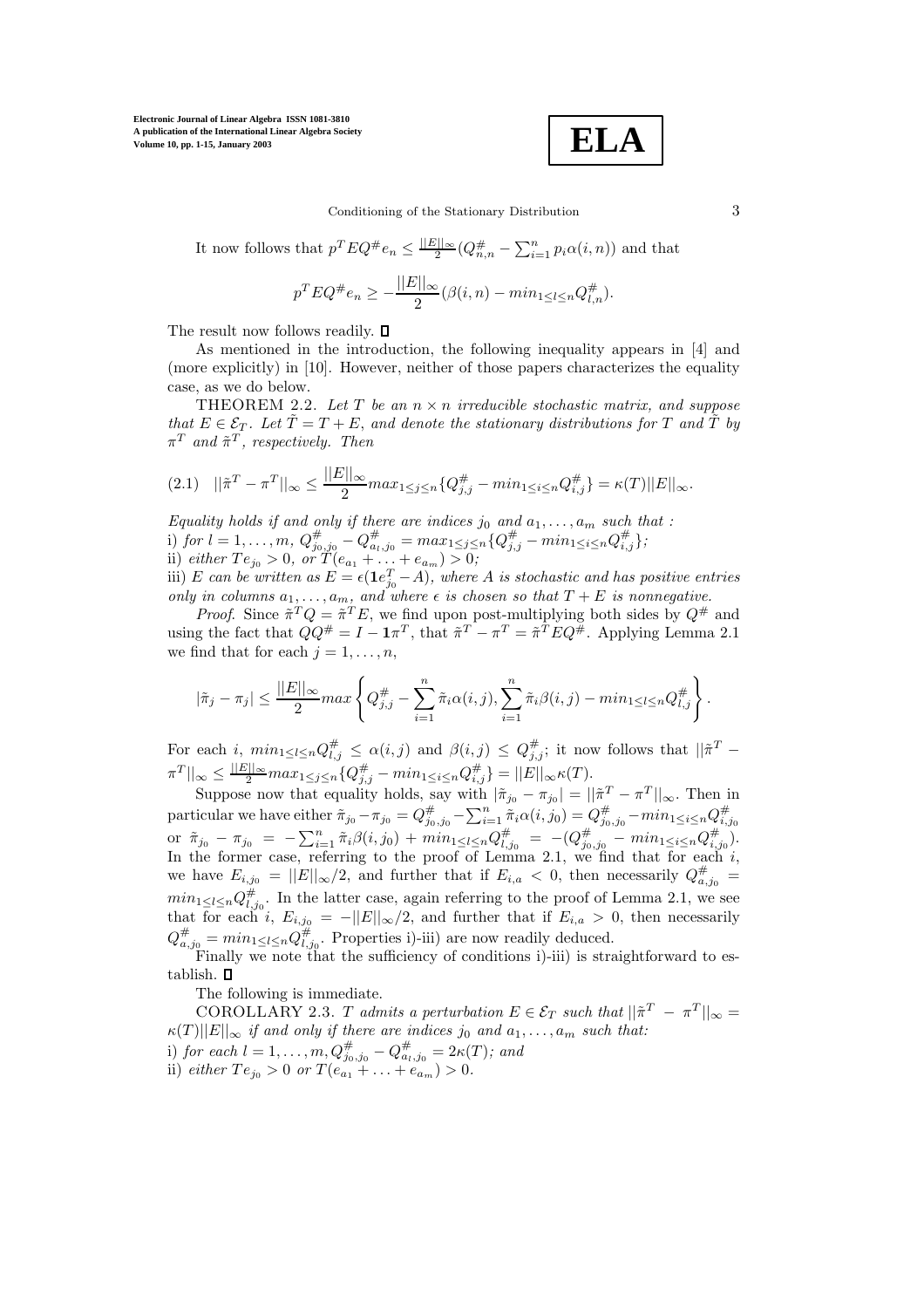**ELA**

COROLLARY 2.4. *If* T *has at most one column containing zero entries, then* T admits a perturbation  $E \in \mathcal{E}_T$  so that  $||\tilde{\pi}^T - \pi^T||_{\infty} = \kappa(T) ||E||_{\infty}$ .

*Proof.* Let  $j_0$  denote a column index for which  $|\tilde{\pi}_{j_0} - \pi_{j_0}| = ||\tilde{\pi}^T - \pi^T||_{\infty}$ . The conclusion certainly holds if  $Te_{j_0}$  is positive, so suppose that column has a zero entry. Then all remaining columns of T are positive, and so for each  $a_l$  such that  $Q_{a_l,j_0}^{\#}$  is minimal,  $Te_{a_l} > 0$ . In either case, Corollary 2.3 applies, yielding the result.  $\square$ 

EXAMPLE 2.5. Let T be the  $n \times n$  transition matrix given by  $T = \frac{1}{n-1}(J - I)$ . It follows that  $Q^{\#} = \frac{n-1}{n}I - \frac{n-1}{n^2}J$  so that in particular,  $\kappa(T) = \frac{n-1}{2n}$ . Further, for each index j, and for any  $i \neq j$ ,  $Q_{i,j}^{\#}$  is minimal. As a result, even though T has a 0 in each column, there is still a perturbation matrix  $E \in \mathcal{E}_T$  so that equality holds in (2.1)*.*

Next, we develop the notion of the derivative of the stationary vector with respect to a perturbation matrix. Suppose that  $T$  is an irreducible stochastic matrix, and fix a perturbation matrix  $E \in \mathcal{E}_T$ . Observe that for all sufficiently small  $\epsilon > 0$ , the matrix  $T_{\epsilon} = T + \epsilon E$  is also irreducible and stochastic. Let  $\pi^{T}(\epsilon)$  be the stationary distribution vector for  $T_{\epsilon}$ , and note that  $\pi^{T}(\epsilon)$  is continuous at  $\epsilon = 0$ . We define  $\frac{d\pi^{T}}{dE}$ by the following:

$$
\frac{d\pi^T}{dE} = \lim_{\epsilon \to 0^+} \frac{\pi^T(\epsilon) - \pi^T}{\epsilon}.
$$

(Of necessity, our limit is one-sided with respect to  $\epsilon$ , since if  $E \in \mathcal{E}_T$  then  $T - \epsilon E$ may have negative entries for any positive  $\epsilon$ .) Since  $\epsilon \pi^T(\epsilon)EQ^{\#} = \pi^T(\epsilon) - \pi^T$ , it follows that

$$
\frac{d\pi^T}{dE} = \pi^T E Q^{\#}.
$$

Lemma 2.1 is key to the proof of the following result.

THEOREM 2.6. *Let* T *be an* n × n *irreducible stochastic matrix. For each*  $E \in \mathcal{E}_T$ , we have

$$
(2.2) \left| \frac{d\pi_j}{dE} \right| \le \frac{||E||_{\infty}}{2} max \left\{ Q_{j,j}^{\#} - \sum_{i=1}^n \pi_i \alpha(i,j), \sum_{i=1}^n \pi_i \beta(i,j) - min_{1 \le l \le n} Q_{l,j}^{\#} \right\}.
$$

*Further, there is an*  $E_0 \in \mathcal{E}_T$  *such that equality holds in* (2.2)*. In particular, for all*  $sufficiently small positive  $\epsilon$ , we have$ 

i)  $\epsilon E_0 \in \mathcal{E}_T$ *, and* ii) *letting*  $\pi^T(\epsilon)$  *denote the stationary distribution for*  $T + \epsilon E_0$ *, we have*  $|\pi_j(\epsilon) - \pi_j|$  $\frac{||\epsilon E_0||_\infty}{2} max\{Q_{j,j}^{\#} - \sum_{i=1}^n \pi_i \alpha(i,j), \sum_{i=1}^n \pi_i \beta(i,j) - min_{1 \leq l \leq n} Q_{l,j}^{\#}\} + o(\epsilon).$ 

*Proof.* Fix  $E \in \mathcal{E}_T$ ; we see that for all sufficiently small  $\epsilon > 0, \pi^T(\epsilon) - \pi^T =$  $\epsilon \pi^T(\epsilon)E\dot{Q}^{\#}$ . Applying Lemma 2.1, we thus find that

$$
|\pi_j(\epsilon)-\pi_j|\leq \epsilon\frac{||E||_{\infty}}{2}max\left\{Q_{j,j}^{\#}-\sum_{i=1}^n\pi(\epsilon)_i\alpha(i,j),\sum_{i=1}^n\pi(\epsilon)_i\beta(i,j)-min_{1\leq l\leq n}Q_{l,j}^{\#}\right\}.
$$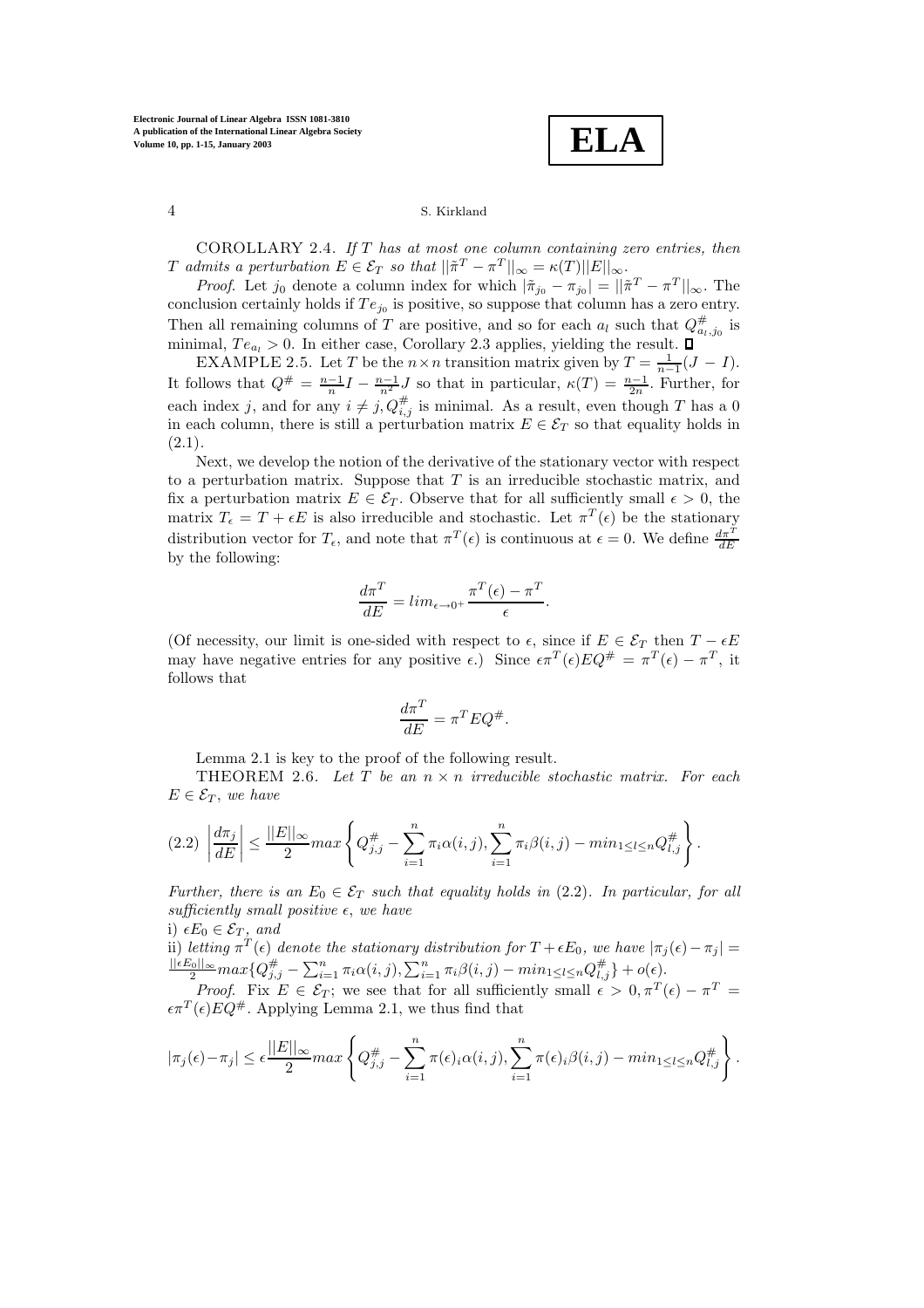

Dividing both sides by  $\epsilon$  and letting  $\epsilon \to 0^+$  yields (2.2).

Let  $\tau$  be the smallest positive entry in T, and fix an index  $j = 1, \ldots, n$ . Suppose first that  $Q_{j,j}^{\#} - \sum_{i=1}^n \pi_i \alpha(i,j) > \sum_{i=1}^n \pi_i \beta(i,j) - \min_{1 \leq l \leq n} Q_{l,j}^{\#}$ . For each index i, select an index  $l(i)$  so that  $T_{i,l(i)} > 0$  and  $Q_{l(i),j}^{\#} = \alpha(i,j)$  Let  $E_1 = \sum_{i=1}^{n} e_i(e_j^T - e_{l(i)}^T)$ , and observe that if we set  $E_0 = \frac{\tau}{2} E_1$ , then  $E_0 \in \mathcal{E}_T$ . It is straightforward to determine that

$$
\frac{d\pi_j}{dE_0} = \frac{||E_0||_{\infty}}{2} \left(Q_{j,j}^{\#} - \sum_{i=1}^n \pi_i \alpha(i,j)\right).
$$

Now suppose that  $Q_{j,j}^{\#} - \sum_{i=1}^n \pi_i \alpha(i,j) \leq \sum_{i=1}^n \pi_i \beta(i,j) - \min_{1 \leq l \leq n} Q_{l,j}^{\#}$ . For each *i*, find an index  $p(i)$  such that  $T_{i,p(i)} > 0$  and  $Q_{p(i),j}^{\#} = \beta(i,j)$ . Let m be an index such that  $Q_{m,j}^{\#} = min_{1 \leq l \leq n} Q_{l,j}^{\#}$ . Now let  $E_2 = \sum_{i=1}^{n} e_i (e_m^T - e_{l(i)}^T)$ . Set  $E_0 = \frac{\tau}{2} E_2$ ; as above,  $E_0 \in \mathcal{E}_T$ , and

$$
\frac{d\pi_j}{dE_0} = -\frac{||E_0||_{\infty}}{2} \left( \sum_{i=1}^n \pi_i \beta(i,j) - \min_{1 \leq l \leq n} Q_{l,j}^{\#} \right).
$$

We conclude that in either case,  $E_0$  yields equality in  $(2.2)$ .

Finally note that for all sufficiently small positive  $\epsilon$ , the matrix  $\epsilon E_0$  satisfies properties i) and ii).  $\square$ 

EXAMPLE 2.7. Consider the  $n \times n$  transition matrix T given by

$$
T = \left[\begin{array}{c|c} 0 & \mathbf{1} \\ \hline \frac{1}{n-1} \mathbf{1}^T & 0 \end{array}\right],
$$

and note that  $T$  is the transition matrix for a random walk on the star on  $n$  vertices. We find that  $\pi^T = \left[\frac{1}{2n-2}\mathbf{1}^T\right]\frac{1}{2}$ , and it is straightforward to verify that

$$
Q^{\#} = \left[ \begin{array}{c|c} I - \frac{3}{4n-4}J & -\frac{1}{4}\mathbf{1} \\ \hline -\frac{1}{4n-4}\mathbf{1}^T & \frac{1}{4} \end{array} \right].
$$

A direct computation now shows that  $max\{Q_{j,j}^{\#} - \sum_{i=1}^{n} \pi_i \alpha(i,j), \sum_{i=1}^{n} \pi_i \beta(i,j)$  $min_{1 \leq l \leq n} Q_{l,j}^{\#} = 1 - \frac{1}{4(n-1)^2}$ . Thus we see that there are perturbation matrices E of arbitrary small norm such that (letting  $\tilde{\pi}^T$  be the stationary distribution of  $T + E$ )

$$
||\tilde{\pi}^T - \pi^T||_{\infty} \ge \frac{1}{2} \left( 1 - \frac{1}{4(n-1)^2} \right) ||E||_{\infty} + o(||E||_{\infty}).
$$

Theorem 2.2 shows that for any perturbation matrix  $E$ ,  $||\tilde{\pi}^T - \pi^T||_{\infty} \le \frac{1}{2}||E||_{\infty}$  since  $\kappa(T) = \frac{1}{2}$ ; from Corollary 2.3, that inequality is strict. So while equality cannot hold in  $(2.1)$  for the matrix T, we find that if n is large, then there is a family of perturbation matrices E so that  $||\tilde{\pi}^T - \pi^T||_{\infty}$  is close to the upper bound in (2.1)*.*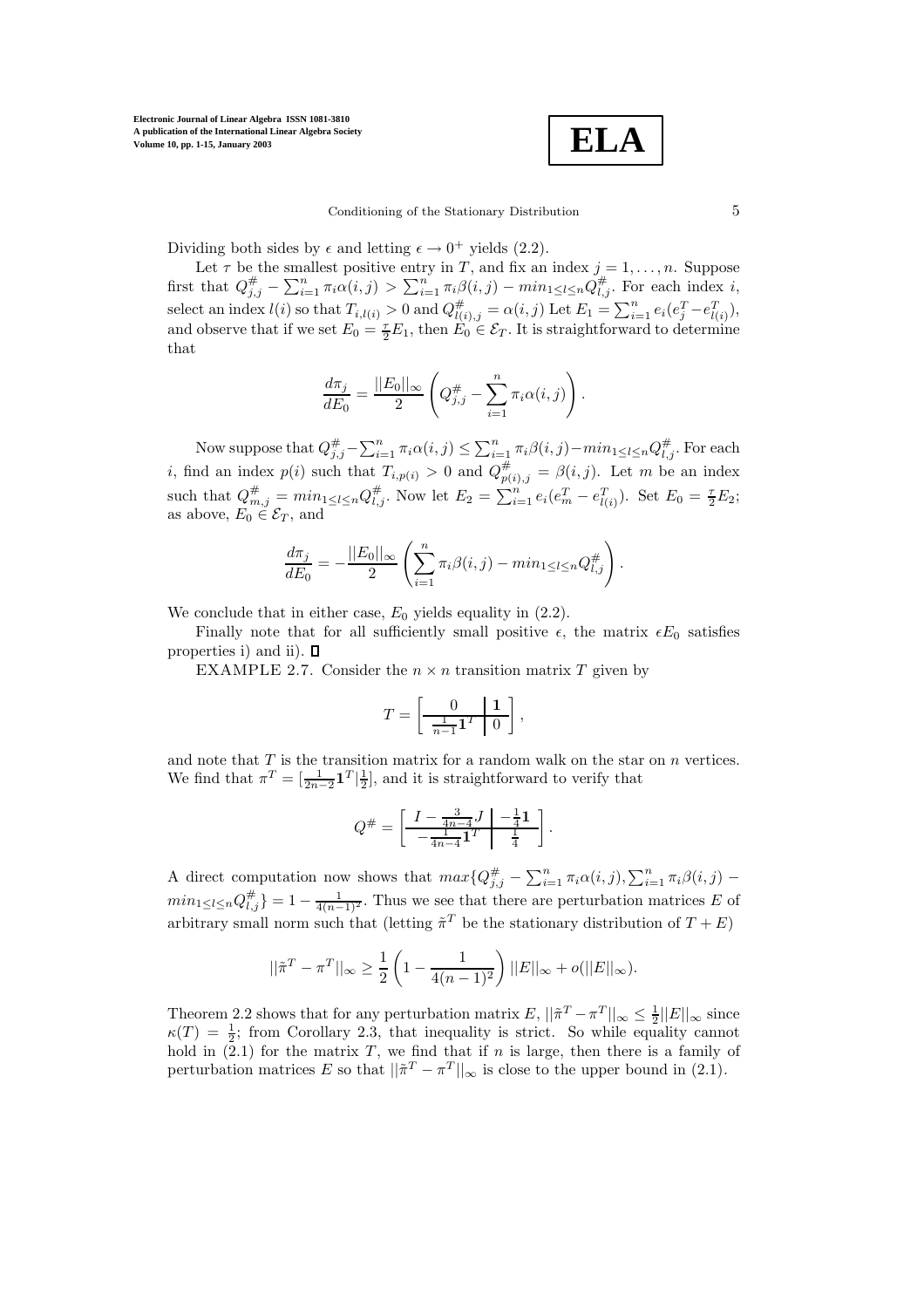**ELA**

Motivated by (2.2), we make the following definitions: for each  $j = 1, \ldots, n$  set

$$
\mu_j \equiv Q_{j,j}^{\#} - \sum_{i=1}^n \pi_i \alpha(i,j)
$$

and

$$
\nu_j \equiv \sum_{i=1}^n \pi_i \beta(i, j) - \min_{1 \le l \le n} Q_{l, j}^{\#}.
$$

REMARK 2.8. As is noted by Cho and Meyer [3], if  $i \neq j$ , then  $Q_{i,j}^{\#} - Q_{i,j}^{\#} =$  $\pi_j m_{i,j}$ , where  $m_{i,j}$  is the mean first passage time from state i to state j. Defining  $m_{i,j}$  to be 0, (this is somewhat unconventional, but useful notation in our context) we thus arrive at another interpretation of the relevant quantities in  $(2.2)$ : for each  $j = 1, \ldots, n, \mu_j = \pi_j(\sum_{i=1}^n$  $j = 1, \ldots, n, \mu_j = \pi_j(\sum_{i=1}^n \pi_i max\{m_{l,j}|T_{i,l} > 0\})$  and  $\nu_j = \pi_j (max_{1 \le p \le n} m_{p,j} - \sum_{i=1}^n \pi_i min\{m_{l,j}|T_{i,l} > 0\})$ . Consequently, we see that  $\mu_j$  and  $\nu_j$  depend explicitly on both the mean first passage times for the chain and on the combinatorial properties of the transition matrix.

COROLLARY 2.9. *Suppose that*  $T$  *is*  $n \times n$ *, irreducible and stochastic. Fix an index* j*. We have*

(2.3) 
$$
max_{E \in \mathcal{E}_T} \left\{ \frac{1}{||E||_{\infty}} \left| \frac{d\pi_j}{dE} \right| \right\} \ge \frac{1}{4} (Q_{j,j}^{\#} - \min_{1 \le l \le n} Q_{l,j}^{\#}).
$$

*Equality holds in* (2.3) *if and only if* T *is a periodic matrix, and one of the equivalence classes of indices in the periodic normal form for* T *is comprised of the single index* j*.*

*Proof.* From Theorem 2.6 we see that  $max_{E \in \mathcal{E}_T} \frac{1}{||E||_{\infty}}$  $\left|\frac{d\pi_j}{dE}\right| = \frac{1}{2} max{\mu_j, \nu_j}.$ The inequality (2.3) now follows upon observing that  $max\{\mu_j, \nu_j\} \geq \frac{1}{2}(\mu_j + \nu_j) = \frac{1}{2}(Q_{j,j}^{\#} - \sum_{i=1}^n \pi_i \alpha(i,j) + \sum_{i=1}^n \pi_i \beta(i,j) - min_{1 \leq l \leq n} Q_{l,j}^{\#}) = \frac{1}{2}(Q_{j,j}^{\#} - min_{1 \leq l \leq n} Q_{l,j}^{\#} +$  $\sum_{i=1}^{n} \pi_i(\beta(i,j) - \alpha(i,j))) \ge \frac{1}{2}(Q_{j,j}^{\#} - \min_{1 \le l \le n} Q_{l,j}^{\#})$ . Next suppose that equality holds in  $(2.3)$  and without loss of generality we take the index j to be n. Fix an index i between 1 and *n*. Necessarily we have  $\alpha(i, n) = \beta(i, n)$ , so that either there is a single index l such that  $T_{i,l} > 0$  (in which case  $T_{i,l} = 1$ ) or for any pair of indices  $l_1, l_2$  such that  $T_{i,l_1}, T_{i,l_2} > 0$ , we have  $Q_{l_1,n}^{\#} = Q_{l_2,n}^{\#}$ . From this observation it follows that if  $T_{i,l} > 0$ , then  $e_i^T (I - \mathbf{1} \pi^T) e_n = e_i^T (I - T) Q^{\#} e_n = e_i^T Q^{\#} e_n - e_i^T T Q^{\#} e_n = Q_{i,n}^{\#} - Q_{i,n}^{\#}$ . In particular, if  $i \neq n$ , we deduce that  $Q_{i,n}^{\#} = Q_{i,n}^{\#} - \pi_n$ .

Consider the directed graph on vertices  $1, \ldots, n$ , corresponding to T. We claim that if i is a vertex at distance  $d \geq 1$  from n, then  $Q_{i,n}^{\#} = Q_{n,n}^{\#} - d\pi_n$ . In order to establish the claim, we use induction on d. If  $d = 1$ , then  $T_{i,n} > 0$  and hence  $Q_{i,n}^{\#} = Q_{n,n}^{\#} - \pi_n$ , as desired. Suppose now that the claim holds for vertices at distance d from n, and that the distance from i to n is  $d + 1$ . Then in particular, there is a vertex l at distance d from n such that  $T_{i,l} > 0$ . Hence we have  $Q_{i,n}^{\#} =$  $Q_{l,n}^{\#} - \pi_n = Q_{n,n}^{\#} - d\pi_n - \pi_n = Q_{n,n}^{\#} - (d+1)\pi_n$ , completing the induction step. From the claim we now deduce that if i is at distance d from n, then  $T_{i,l} > 0$  only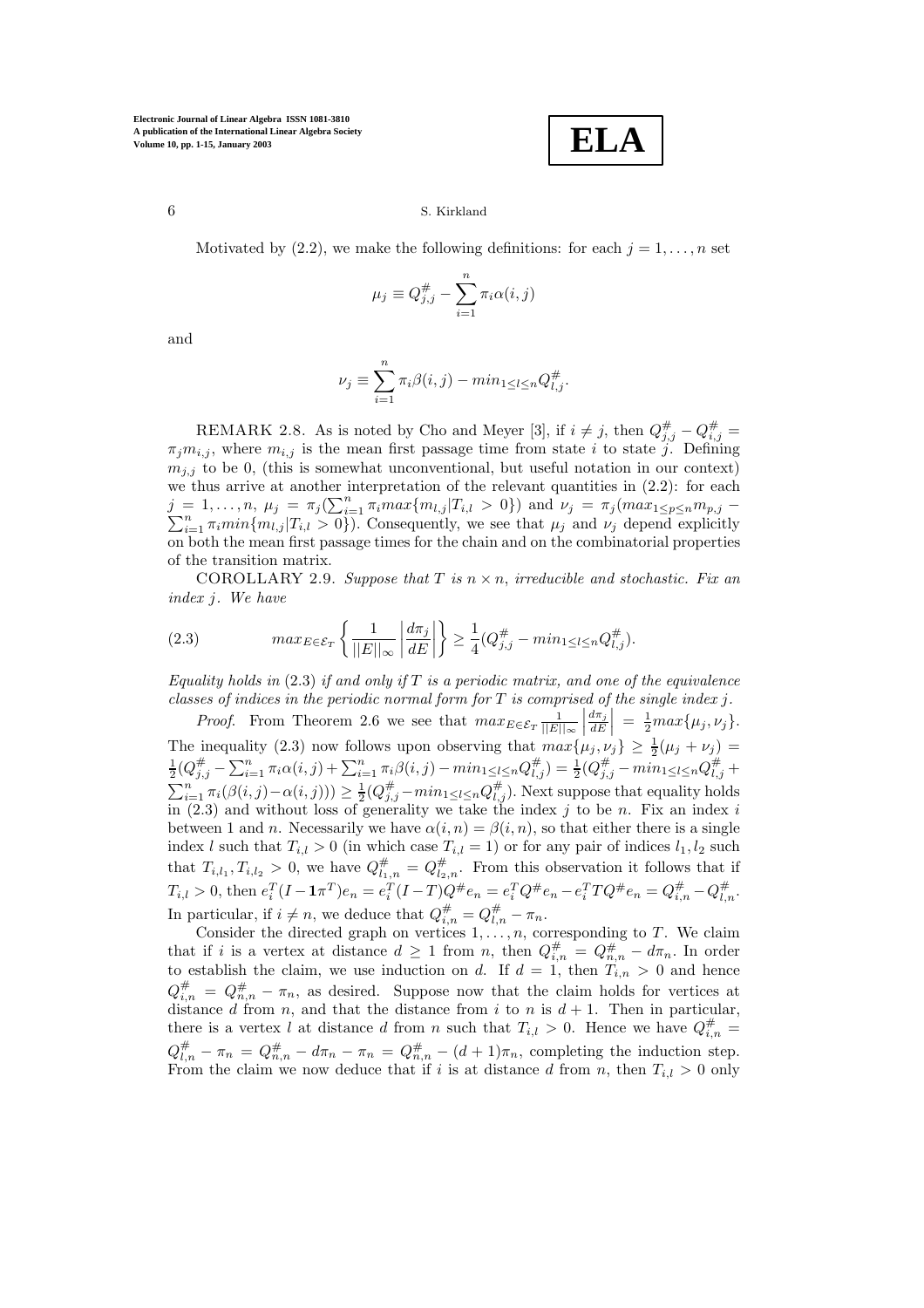**ELA**

#### Conditioning of the Stationary Distribution 7

if l is at distance  $d-1$  from n. It now follows that we can partition the vertices in  $\{1,\ldots,n-1\}$  into subsets  $S_1,\ldots,S_k$  such that  $i \in S_l$  if and only if the distance from i to n is l, and such that if  $a \neq n, T_{a,b} > 0$  only if for some l between 2 and  $k, a \in S_l$ and  $b \in S_{l-1}$ . Evidently  $a \in S_l$  if and only if  $Q_{a,n}^{\#} = Q_{n,n}^{\#} - l\pi_n$ ; from this last we see that there is an index l such that  $T_{n,a} > 0$  only if  $a \in S_l$ , and since T is irreducible, necessarily  $l = k$ . Consequently, T is a periodic matrix, and one of the equivalence classes of indices in the periodic normal form for  $T$  is comprised of the single index  $n$ .

Finally, if T is periodic, with period p say and has  $\{n\}$  as a single equivalence class, then a result of Kirkland [7] shows that  $Q_{n,n}^{\#} = \frac{p-1}{2p}$  while if i is at distance d from *n*, then  $Q_{i,n}^{\#} = \frac{p-1}{2p} - \frac{d}{p}$ . It now follows that equality holds in (2.3).

Next, we make another connection between  $||\tilde{\pi}^T - \pi^T||_{\infty}$  and  $\kappa(T)$ .

THEOREM 2.10. *Let* T *be an* n×n *irreducible stochastic matrix with stationary vector*  $\pi^T$ *. Fix an index*  $j = 1, ..., n$ *. There is a matrix* E *such that for all sufficiently small positive*  $\epsilon$ , *we have*  $\epsilon E \in \mathcal{E}_T$ , *and further, the stationary vector,*  $\pi^T(\epsilon)$ , *of*  $T + \epsilon E$ *satisfies*  $|\pi_j(\epsilon) - \pi_j| > \frac{1}{4} ||\epsilon E||_{\infty} (Q_{j,j}^{\#} - min_{1 \leq l \leq n} Q_{l,j}^{\#}).$ 

*Proof.* Applying Corollary 2.9, we see that the result follows immediately if  $(2.3)$ is strict. If equality holds in (2.3) then, taking  $j = n$ , we find that T can be written as

(2.4) 
$$
T = \begin{bmatrix} 0 & T_1 & 0 & 0 & \dots & 0 \\ 0 & 0 & T_2 & 0 & \dots & 0 \\ \vdots & & & \ddots & & \vdots \\ 0 & 0 & & \dots & 0 & 1 \\ t_p^T & 0 & 0 & \dots & 0 & 0 \end{bmatrix}.
$$

It is straightforward to check that

$$
\pi^T = \frac{1}{p} \left[ t_p^T \mid t_p^T T_1 \mid t_p^T T_1 T_2 \mid \ldots \mid t_p^T T_1 \cdots T_{p-2} \mid 1 \right].
$$

In particular, we have  $\pi_n = \frac{1}{p}$  and that  $Q_{n,n}^{\#} - min_{1 \le l \le n} Q_{l,n}^{\#} = \frac{p-1}{2p}$ . Next consider the following perturbation matrix:

(2.5) 
$$
E = \begin{bmatrix} 0 & -A_1 & 0 & 0 & \dots & 1 \\ 0 & 0 & -A_2 & 0 & \dots & 1 \\ \vdots & & & \ddots & & \vdots \\ 0 & 0 & & & \dots & 0 & 0 \\ -a_p^T & 0 & 0 & \dots & 0 & 1 \end{bmatrix},
$$

where each  $A_i$  satisfies  $A_i \mathbf{1} = \mathbf{1}$  and has positive entries only in positions for which  $T_i$  is positive, and where  $a_n^T \mathbf{1} = 1$  with  $a_n^T$  positive only where  $t_n^T$  is positive. We see that for all sufficiently small positive  $\epsilon, T + \epsilon E$  is irreducible and stochastic, and it can be shown that

$$
\pi^T(\epsilon) = \frac{\epsilon}{1 - (1 - \epsilon)^p} \begin{bmatrix} u^T & | & u^T S_1 & | & u^T S_1 S_2 & | & \dots & | & u^T S_1 \cdots S_{p-2} & | & 1 \end{bmatrix},
$$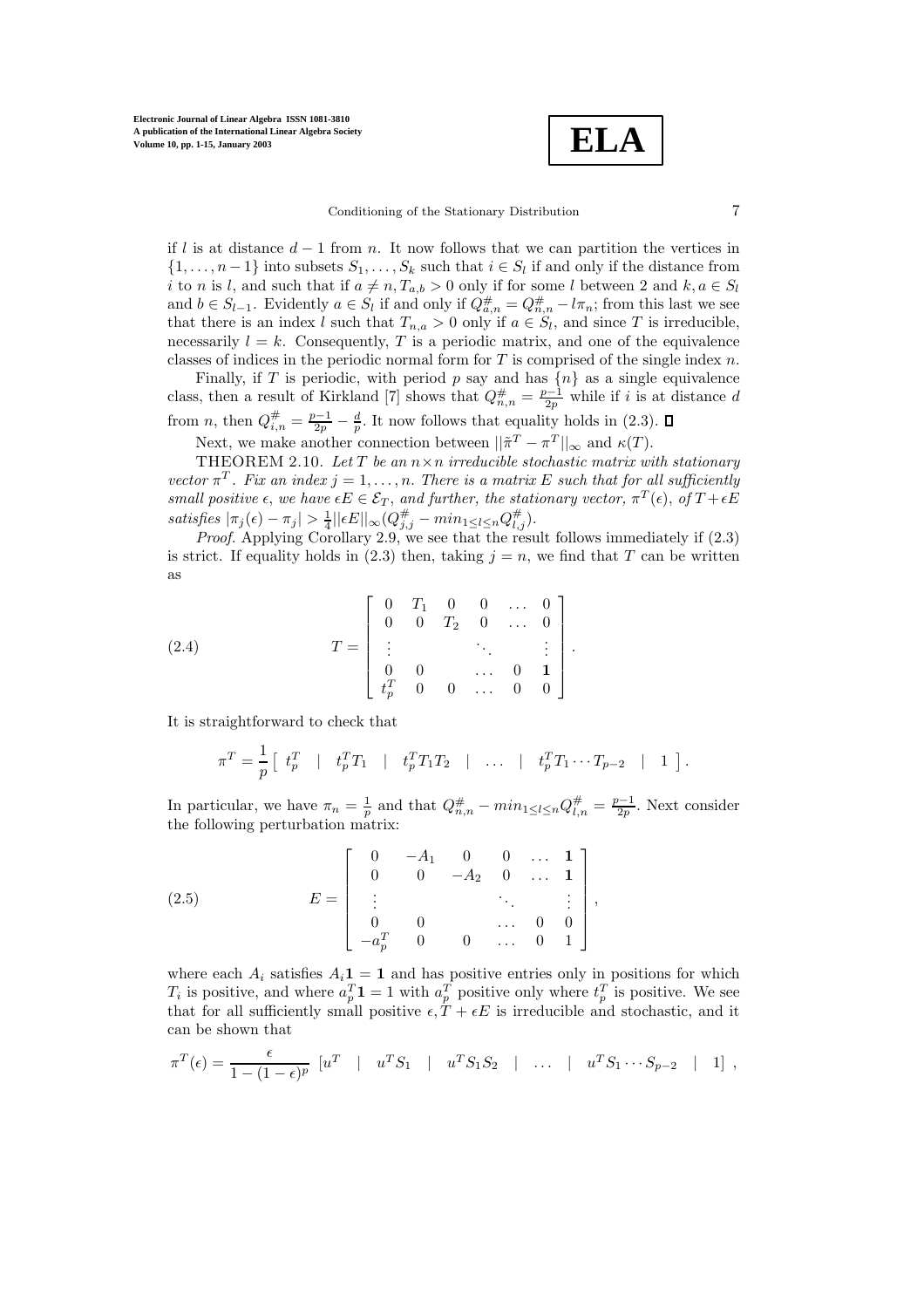**ELA**

# 8 S. Kirkland

where  $u^T = t_n^T + \epsilon a_n^T$  and  $S_i = T_i + \epsilon A_i$  for each  $i = 1, \ldots, p - 2$ . Hence

$$
\pi_n(\epsilon) - \pi_n = \frac{p\epsilon + (1 - \epsilon)^p - 1}{p(1 - (1 - \epsilon)^p)}.
$$

From the fact that

$$
(1 - \epsilon)^p = 1 - p\epsilon + \frac{p(p-1)}{2}\epsilon^2 - \frac{p(p-1)(p-2)}{6}\epsilon^3 + o(\epsilon^3),
$$

we find that for all sufficiently small  $\epsilon > 0$ ,

$$
\frac{p\epsilon+(1-\epsilon)^p-1}{p(1-(1-\epsilon)^p)}>\frac{p-1}{2p}\epsilon=\frac{1}{4}||\epsilon E||_\infty(Q_{n,n}^\#-min_{1\leq l\leq n}Q_{l,n}^\#).\ \blacksquare
$$

The following is a direct consequence of Theorem 2.10.

COROLLARY 2.11. *Let* T *be an irreducible stochastic matrix with stationary vector*  $\pi^T$ . There is a matrix  $E \in \mathcal{E}_T$  such that for all sufficiently small positive  $\epsilon$ , the *stationary vector,*  $\pi^T(\epsilon)$ , *of*  $T + \epsilon E$  *satisfies*  $||\pi^T(\epsilon) - \pi^T||_{\infty} > ||\epsilon E||_{\infty} \frac{\kappa(T)}{2}$ .

REMARK 2.12. Taken together, Theorem 2.2 and Corollary 2.11 show that the quantity  $\kappa(T)$  is of the right order of magnitude in terms of measuring the sensitivity of the stationary vector. The former shows  $||\tilde{\pi}^T - \pi^T||_{\infty} \leq \kappa(T) ||E||_{\infty}$  for any  $E \in \mathcal{E}_T$ , while the latter shows that there is a family of perturbation matrices  $E \in \mathcal{E}_T$  such that for each member of that family,  $||\tilde{\pi}^T - \pi^T||_{\infty} > \kappa(T) ||E||_{\infty}/2$ .

COROLLARY 2.13. *Let* T *be an* n × n *irreducible stochastic matrix. Fix an index j;* for each  $\epsilon > 0$ , there is a perturbation matrix  $E \in \mathcal{E}_T$  with  $||E||_{\infty} < \epsilon$ *such that the stationary vector*  $\tilde{\pi}^T$  *for the irreducible stochastic matrix*  $T + E$  *satisfies*  $|\tilde{\pi}_j - \pi_j| > ||E||_{\infty}/8.$ 

*Proof.* In [8] it is shown that for each  $j$ ,  $Q_{j,j}^{\#} - min_{1 \leq l \leq n} Q_{l,j}^{\#} \geq \frac{1}{2}$ . The conclusion now follows from Theorem 2.10.  $\Box$ 

Corollary 2.13 yields the following.

COROLLARY 2.14. *Let* T *be an* n × n *irreducible stochastic matrix. For each*  $\epsilon > 0$ , there is a perturbation matrix  $E \in \mathcal{E}_T$  with  $||E||_{\infty} < \epsilon$  such that the stationary *vector*  $\tilde{\pi}^T$  *for the irreducible stochastic matrix*  $T + E$  *satisfies*  $max_{1 \leq j \leq n} \frac{|\tilde{\pi}_j - \pi_j|}{\pi_j}$  >  $||E||_{\infty} \frac{n}{8}.$ 

*Proof.* Since the entries of  $\pi^T$  sum to 1, we see that there is at least one index j such that  $\pi_j \leq \frac{1}{n}$ . For that index j, there is an  $E \in \mathcal{E}_T$  such that  $|\tilde{\pi}_j - \pi_j| > ||E||_{\infty}/8$ , by Corollary 2.13. Consequently,  $\frac{|\tilde{\pi}_j - \pi_j|}{\pi_j} > ||E||_{\infty} \frac{n}{8}$ , yielding the result.

REMARK 2.15. In [5], Ipsen and Meyer investigate the notion of relative stability for the stationary vector. Corollary 2.14 shows that for large values of  $n$ , there is always at least one index  $j$  and a family of admissible perturbation matrices such that for each member E of that family, the relative error  $\frac{[\tilde{\pi}_j - \pi_j]}{\pi_j}$  is large compared to  $||E||_{\infty}$ 

Our final result of this section provides, for certain perturbation matrices  $E$ , a lower bound on  $||\tilde{\pi}^T - \pi^T||_{\infty}$  in terms of the minimum diagonal entry of T.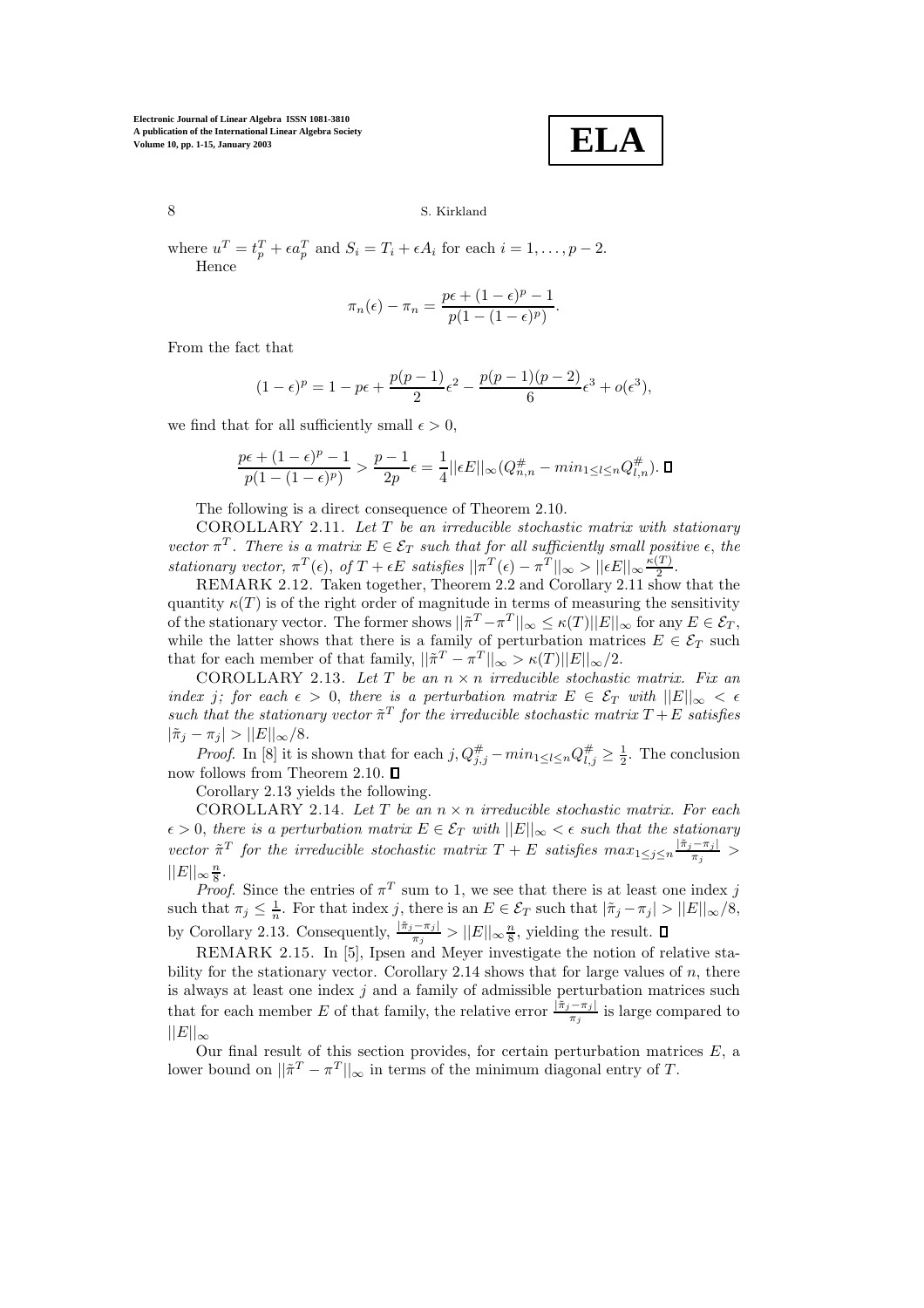

COROLLARY 2.16. Let  $T$  be an  $n \times n$  *irreducible stochastic matrix with minimum diagonal entry a. There is a perturbation matrix*  $E \in \mathcal{E}_T$  *such that for each*  $0 < \epsilon \leq 1$ , the stationary vector  $\tilde{\pi}^T$  for the irreducible stochastic matrix  $T + \epsilon E$  $satisfies$  $||\tilde{\pi}^T - \pi^T||_{\infty} > ||\epsilon E||_{\infty} \frac{n-1}{4n(1-a)}$ .

*Proof.* Since the minimum diagonal entry of T is a, we can write T as  $T =$  $aI + (1 - a)S$ , where S is irreducible and stochastic. Then  $Q = I - T = (1 - a)(I - a)S$ S), and it follows that  $Q^{\#} = \frac{1}{1-a}A^{\#}$ , where  $A = I - S$ . In [8] it is shown that  $\kappa(S) \geq \frac{n-1}{2n}$  and hence we find that  $\kappa(T) \geq \frac{n-1}{2n(1-a)}$ . Select an index j for which  $\frac{1}{2}(Q_{j,j}^{\#} - min_{1 \leq i \leq n} Q_{i,j}^{\#}) = \kappa(T)$ , and then select an  $E \in \mathcal{E}_T$  so that for the family of matrices  $T + \epsilon E$ ,  $|\pi_j(\epsilon) - \pi_j| > \frac{\kappa(T) ||\epsilon E||_{\infty}}{2}$ . The result now follows.

**3. Conditioning for a Random Walk on a Tree.** It is natural wonder whether a transition matrix with stationary vector  $\pi^T$  has the property that for each perturbation matrix  $E, ||\tilde{\pi}^T - \pi^T||_{\infty} \le ||E||_{\infty}$ , or whether T admits a perturbation  $E \in \mathcal{E}_T$  so that  $||\tilde{\pi}^T - \pi^T||_{\infty} > ||E||_{\infty}$ . In the former case we can consider  $\pi^T$  to be stable under perturbation, while in the latter case we may think of  $\pi^T$  as being unstable, in the sense that it is possible for the norm of  $\tilde{\pi}^T - \tilde{\pi}^T$  to magnify the norm of the perturbing matrix.

To be more precise, we say that the stationary vector  $\pi^T$  for an irreducible transition matrix T is *globally well-conditioned* if, for any perturbation matrix  $E \in$  $\mathcal{E}_T$ ,  $||\tilde{\pi}^T - \pi^T||_{\infty} \le ||E||_{\infty}$ , and we say that  $\pi^T$  is *locally well-conditioned* if there is an  $\epsilon > 0$  such that for each perturbation matrix  $E \in \mathcal{E}_T$  such that  $||E||_{\infty} <$  $\epsilon, ||\tilde{\pi}^T - \pi^T||_{\infty} \leq ||E||_{\infty}$ . Finally, we say that  $\pi^T$  is *poorly conditioned* if for each  $\epsilon > 0$ , there is a perturbation matrix  $E \in \mathcal{E}_T$  such that  $||E||_{\infty} < \epsilon$ , and  $||\tilde{\pi}^T - \pi^T||_{\infty} > ||E||_{\infty}$ . Note that by Theorem 2.2,  $\pi^T$  is globally well-conditioned if  $\kappa(T) \leq 1$ , while by Corollary 2.11, if  $\kappa(T) \geq 2$ , then  $\pi^{T}$  is poorly conditioned. Also, by Theorem 2.6, we find that  $\pi^T$  is locally well-conditioned provided that  $\mu_j, \nu_j < 2$  for each  $j = 1, \ldots, n$ , while  $\pi^T$  is poorly conditioned if for some j, either  $\mu_j > 2$  or  $\nu_j > 2$ .

In this section, we explore these ideas for a restricted class of Markov chains, namely the random walks generated by trees. Specifically, we characterize the trees for which the transition matrix of the corresponding random walk is locally wellconditioned. As is the case for other quantities associated with a random walk on a tree (see [9], for example) combinatorial formulae for the entries in  $Q^{\#}$  are available for such transition matrices, thus making the problem tractable.

Suppose that  $\mathcal T$  is a tree on  $n$  vertices with adjacency matrix  $A$ , and for each  $i = 1, \ldots, n$ , let  $d_i$  be the degree of vertex i; for distinct vertices i, j, we let  $\delta(i, j)$ denote the distance from i to j. Setting  $D = diag(d_1, \ldots, d_n)$ , the transition matrix for the random walk on T is given by  $T = D^{-1}A$ . By an abuse of terminology, we say that  $\mathcal T$  is globally well-conditioned, locally well-conditioned, or poorly conditioned according as the stationary vector for  $T$  is. (Thus by referring to Example 2.7, we see that if  $\mathcal T$  is a star, then  $\mathcal T$  is globally well-conditioned.) It is readily verified that the corresponding stationary vector for T is  $\pi^T = \frac{1}{2(n-1)} \begin{bmatrix} d_1 & d_2 & \dots & d_n \end{bmatrix}$ . Let  $m_{i,j}$  be the mean first passage time between vertices i and j; we define  $m_{i,i}$  to be 0 for each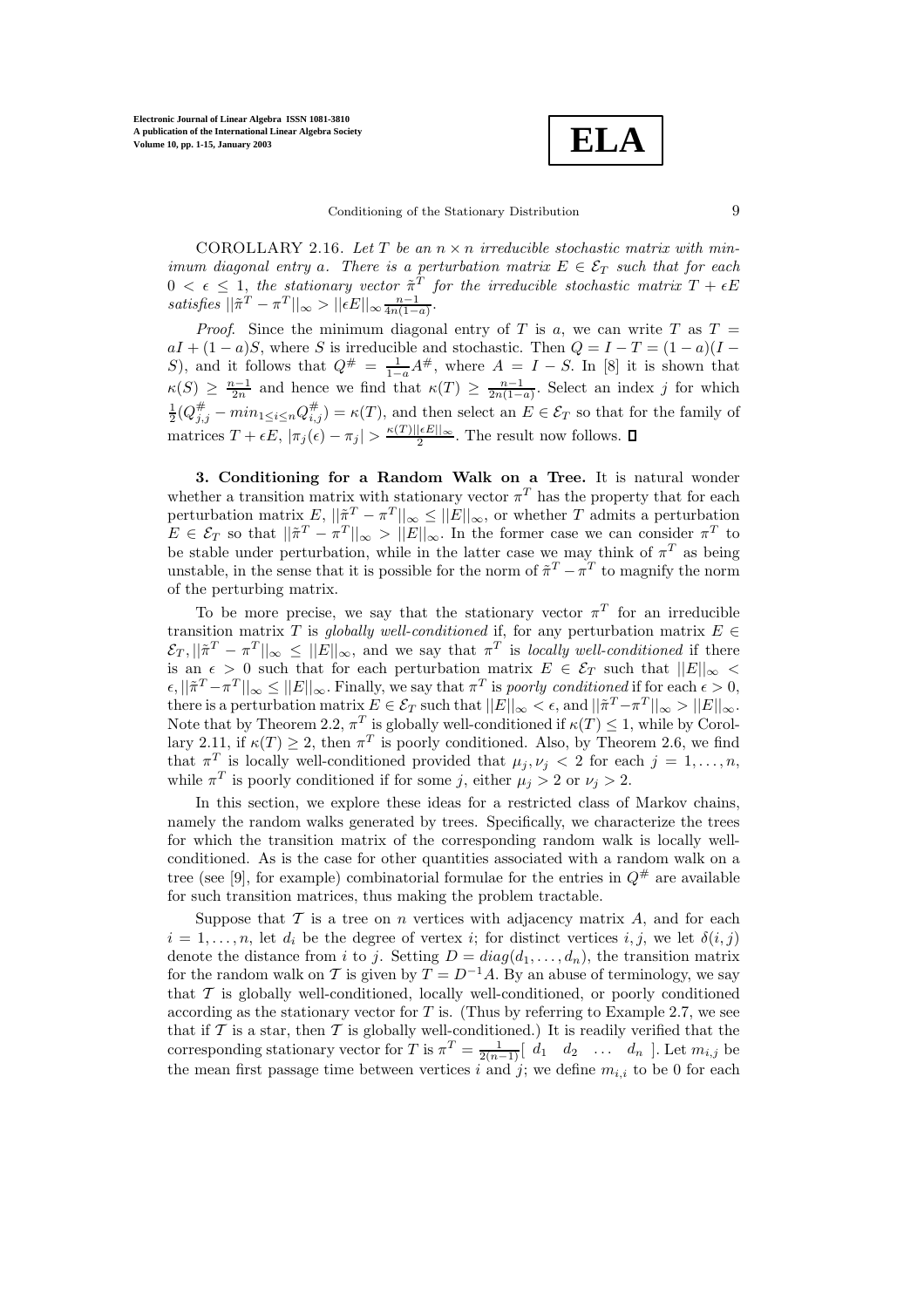$$
\boxed{\textbf{ELA}}
$$

i. Then for any pair of vertices  $i, j$ , we find from Remark 2.8 that

(3.1) 
$$
Q_{j,j}^{\#} - Q_{i,j}^{\#} = \frac{m_{i,j}d_j}{2(n-1)}.
$$

Fortunately, there is a combinatorial method for computing the necessary quantities  $m_{i,j}$ . The following result from [9] gives that method.

PROPOSITION 3.1. *Let* T *be a tree on* n *vertices. Suppose that* i *and* j *are distinct vertices at distance*  $\delta(i, j)$ *, and denote the edges on the path between them by*  $f_1, \ldots, f_{\delta(i,j)}$ *. For each*  $l = 1, \ldots, \delta(i,j)$ *, let*  $\lambda_l$  *be the number of vertices in the component of*  $\mathcal{T} \setminus f_l$  *that contains i. Then*  $m_{i,j} = \sum_{l=1}^{\delta(i,j)} (2\lambda_l - 1)$ *.* 

The following is a useful consequence.

COROLLARY 3.2. *Let* T *be a tree on* n *vertices, and suppose that* i *and* j *are* distinct vertices. Then  $m_{i,j} + m_{j,i} = 2(n-1)\delta(i,j)$ .

*Proof.* Suppose that the edges on the path from i to j are  $f_1, \ldots, f_{\delta(i,j)}$ . For each  $l = 1, \ldots, \delta(i, j)$ , let  $\lambda_l$  be the number of vertices in the component of  $\mathcal{T} \setminus f_l$  containing i, and let  $\lambda'_l$  denote the number of vertices in the component of  $\mathcal{T} \setminus f_l$  containing j. From Proposition 3.1, we find that  $m_{i,j} + m_{j,i} = \sum_{l=1}^{\delta(i,j)} (2\lambda_l - 1) + \sum_{l=1}^{\delta(i,j)} (2\lambda'_l - 1) =$  $2\sum_{l=1}^{\delta(i,j)}(\lambda_l + \lambda'_l) - 2\delta(i,j)$ . The result follows upon observing that  $\lambda_l + \lambda'_l = n$  for each  $l. \Box$ 

In this section we deal with several subclasses of trees, and we introduce those now.

Suppose that  $k \geq 2$  and that we are given  $l_1, \ldots, l_k \in \mathbb{N}$ ; let  $S(l_1, \ldots, l_k)$  be the tree on  $\sum_{i=1}^{k} l_i + 1$  vertices formed by taking a central vertex  $c_0$  and for each  $i = 1, \ldots, k$ , attaching a path on  $l_i$  vertices at  $c_0$ . Observe that in the case that each  $l_i$  is 1, the correspondingly constructed tree is just a star.

Suppose that  $k, p \geq 2$ , and that we are given parameters  $l_1, \ldots, l_k \in \mathbb{N}$  and  $m_1,\ldots,m_p\in\mathbb{N}$ . Let  $R(l_1,\ldots,l_k;m_1,\ldots,m_p)$  be the tree on  $\sum_{i=1}^kl_i+\sum_{j=1}^pp_j+2$ vertices formed by starting with a central edge between vertices  $u_0$  and  $v_0$ ; at vertex  $u_0$ , for each  $i = 1, \ldots, k$ , attach a path on  $l_i$  vertices, and at vertex  $v_0$ , for each  $j = 1, \ldots, p$ , attach a path on  $m_j$  vertices. In the resulting tree,  $d_{u_0} = k+1, d_{v_0} = p+1$ , and in the special case that each  $l_i$  and  $m_j$  is 1, the tree has diameter 3.

Suppose that  $n_1,\ldots,n_k \geq 2$  and that we are given parameters  $l_{1,1},\ldots,l_{n_1,1}$ ,  $\dots, l_{1,k},\dots,l_{n_k,k} \in \mathbb{N}$  and a nonnegative integer p. Let

 $T_p(l_{1,1},\ldots,l_{n_1,1};\ldots;l_{1,k},\ldots,l_{n_k,k})$  denote the tree on  $(\sum_{i=1}^k\sum_{j=1}^{n_i}l_{j,i}) + k + p + 1$ vertices constructed as follows: start with a star on  $k + p + 1$  vertices, with central vertex  $c_1$  and pendant vertices  $1, \ldots, k + p$ . For each  $i = 1, \ldots, k$ , at the pendant vertex i, attach paths of lengths  $l_{1,i},\ldots,l_{n_i,i}$ . Observe that the resulting tree has the property that if i and j are vertices of degree at least 3, then  $\delta(i, j) \leq 2$ .

EXAMPLE 3.3. Consider the tree  $\mathcal{T} = S(2,\ldots,2,1,\ldots,1)$ , where at the central vertex  $c_0$ , there are  $r \geq 1$  branches of length 2 and s branches of length 1; here we assume that  $r + s \geq 2$  and we admit the possibility that  $s = 0$ . It is straightforward to verify that if u is not a next to pendant vertex on a branch of length 2 at  $c_0$ , then for each vertex  $w \neq u$ ,  $\pi_u m_{w,u} \leq 2$  with equality if and only if u and w are pendant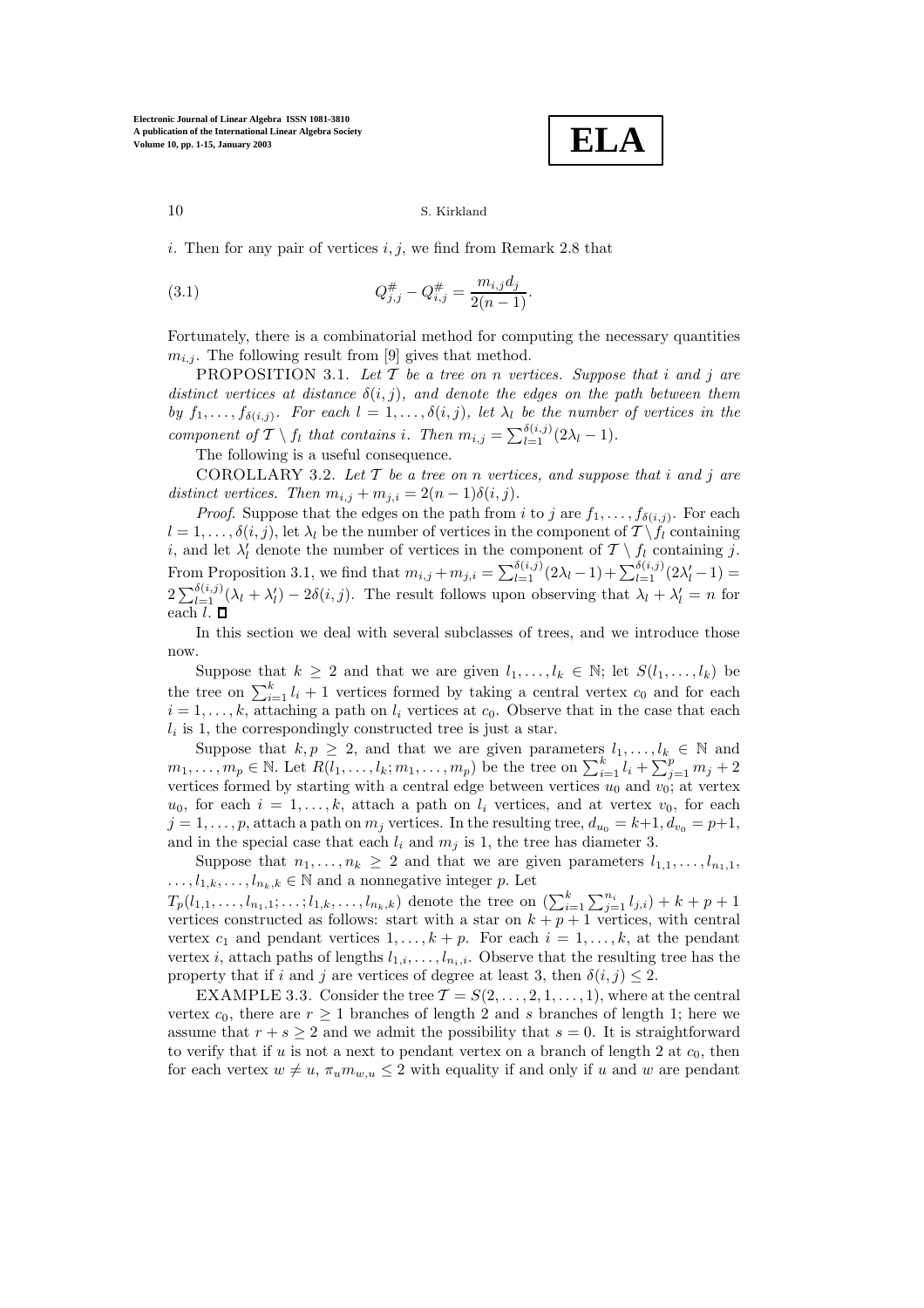**ELA**

vertices on different branches of length 2 at  $c_0$ . It then follows readily that  $\mu_u, \nu_u < 2$ . A similar analysis reveals that if  $r = 1$ , then T is globally well-conditioned.

Suppose now that  $r \geq 2$ , and note that if u is a next to pendant vertex on a branch of length 2 at  $c_0$ , we have, upon denoting the number of vertices by  $n = 2r+s+1$ , that  $\mu_u = \frac{1}{2(n-1)^2} (4(n-1)^2 - 2(n-r) - 3(s+2)) < 2$ , and  $\nu_u = \frac{1}{8r^2 + 8rs + 2s^2} (4r^2 + 6rs +$  $2s^2 + 22r + 11s - 8 < 2$ . Consequently, we see that T is locally well-conditioned.

The following result gives some necessary conditions for a tree to be locally wellconditioned.

LEMMA 3.4. *Let* T *be a locally well-conditioned tree on* n *vertices. For any pair of nonpendant vertices i* and *j*, we have  $\delta(i, j) \leq 3$ . Further, if  $d_i, d_j \geq 3$ , then  $\delta(i, j) \leq 2$ .

*Proof.* Suppose that we have distinct vertices i and j. Since  $\mathcal T$  is locally wellconditioned,  $d_i m_{i,j} < 8(n-1)$  and  $d_i m_{j,i} < 8(n-1)$ . From Corollary 3.2, we have  $m_{i,j} + m_{j,i} = 2\delta(i,j)(n-1)$ , so that  $max\{m_{i,j}, m_{j,i}\} \geq \delta(i,j)(n-1)$ . Thus we have  $2\delta(i, j)(n - 1) \leq max\{d_j m_{i,j}, d_i m_{j,i}\} < 8(n - 1)$ , from which we conclude that  $\delta(i, j) \leq 3$ . Further, if  $d_i, d_j \geq 3$ , then  $3\delta(i, j)(n-1) \leq max\{d_j m_{i,j}, d_i m_{j,i}\} < 8(n-1)$ , yielding  $\delta(i, j) \leq 2$ .  $\Box$ 

EXAMPLE 3.5. Consider the path on n vertices,  $P_n$ . From Lemma 3.4 we see that if  $n \geq 7$ , then  $\mathcal{P}_n$  is poorly conditioned. We note that  $\mathcal{P}_6$  is also poorly conditioned, since for that graph,  $\mu_u/2 = 115/100 > 1$ , where u is a next to pendant vertex.

Note that by Example 2.7,  $\mathcal{P}_3$  is globally well-conditioned, and a direct computation reveals that the same is true of  $\mathcal{P}_4$ . Finally, we note that by Example 3.3,  $\mathcal{P}_5$  is locally well-conditioned. Thus we see that  $\mathcal{P}_n$  is locally well-conditioned if and only if  $n \leq 5$ .

From Lemma 3.4 we see that a tree  $\mathcal T$  is a candidate to be locally well-conditioned, then it falls into one of several categories:

i)  $\mathcal T$  has maximum degree 2. In that case  $\mathcal T$  is a path, and appealing to Example 3.5, we find that in fact  $\mathcal T$  is a path on at most 5 vertices.

ii)  $T$  has exactly one vertex of degree at least 3. In that case,  $T$  is of the form  $S(l_1,\ldots,l_k).$ 

iii)  $T$  has more than one vertex of degree at least 3, and the distance between any two such vertices is 1. In that case, there are just two vertices of degree at least 3, necessarily adjacent, and so T has the form  $R(l_1, \ldots, l_k; m_1, \ldots, m_p)$ .

iv) T has a pair of vertices i, j such that  $d_i, d_j \geq 3$  and  $\delta(i, j) = 2$ . In that case, T has the form  $T_p(l_{1,1},\ldots,l_{n_1,1};\ldots;l_{1,k},\ldots,l_{n_k,k}).$ 

The following sequence of lemmas deals with the trees in each of the subclasses arising in ii) - iv). We begin with the class  $S(l_1,\ldots,l_k)$ .

LEMMA 3.6. *Suppose that* T *is a locally well-conditioned tree of the form*  $S(l_1,...,l_k)$ *, where*  $k \geq 3$  *and*  $l_1 \geq ... \geq l_k \geq 1$ *. Then*  $l_1 \leq 2$ *.* 

*Proof.* From Lemma 3.4, we can see that for each pair of distinct indices  $i, j, l_i +$  $l_i - 2 \leq 3$ . Consequently, we find that  $1 \leq l_1 \leq 4$ . Let  $c_0$  denote the central vertex (of degree  $k$ ).

If  $l_1 = 4$ , then necessarily each of  $l_2, \ldots, l_k$  must be 1, and so the number of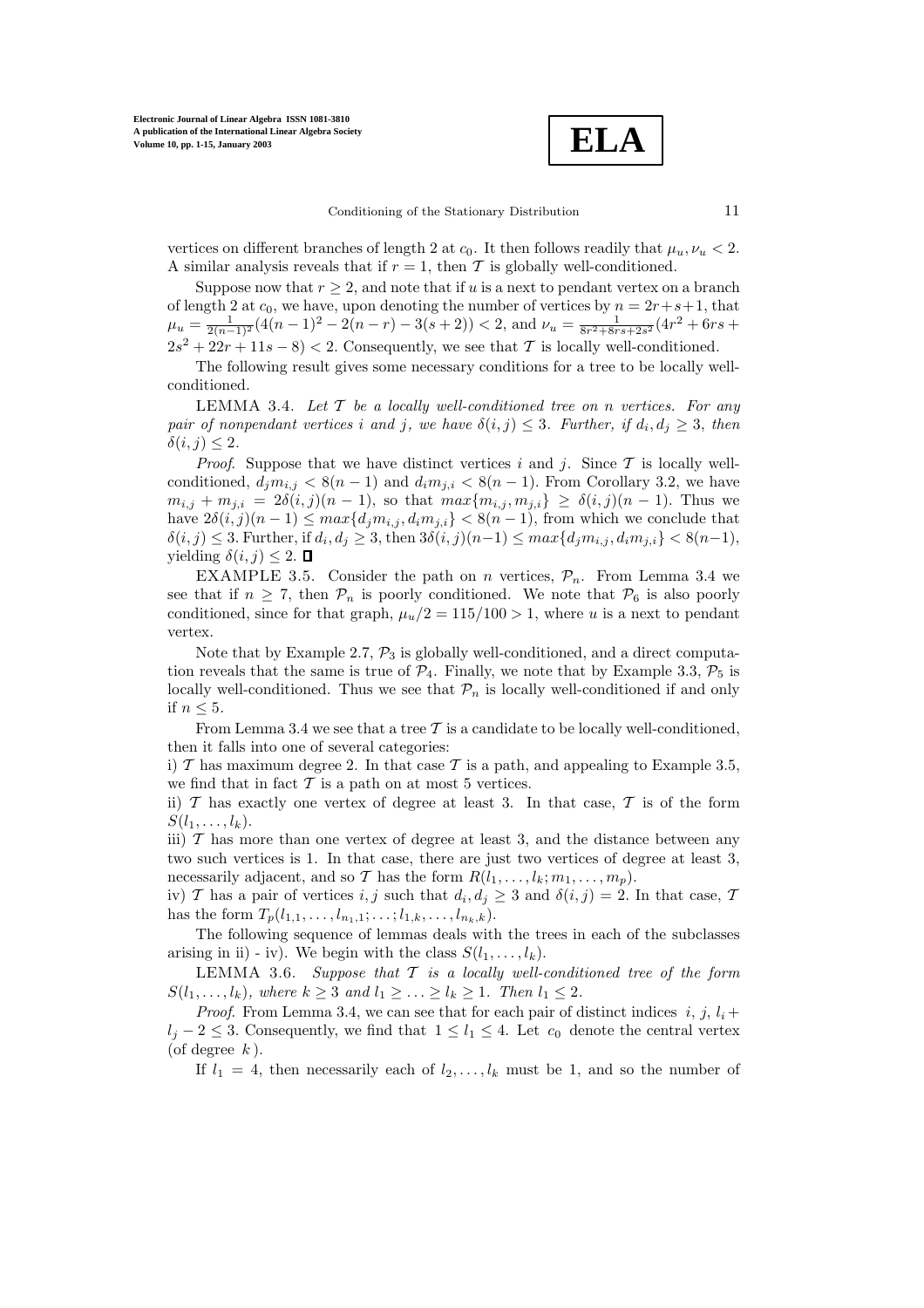**ELA**

vertices is  $k + 4$ . A straightforward computation shows that  $\nu_{c_0} = \frac{31k^2 + 43k}{4(k+3)^2}$ , which exceeds 2 since  $k > 3$ . Thus if T is locally well-conditioned, then in fact  $l_1 < 3$ .

If  $l_1 = 3$  then necessarily  $l_2 \leq 2$ . Suppose that in addition to the branch at  $c_0$ that is a path of length 3, there are r branches at  $c_0$  that are paths of length 2, and s pendant vertices at  $c_0$ ; here we admit the possibility that one of r and s is 0. In particular, the number of vertices is  $2r + s + 4$ . Suppose first that  $r = 0$ , so that necessarily  $s \geq 2$ . A straightforward computation shows that  $\nu_{c_0} = \frac{(s+1)(17s+35)}{4(s+3)^2}$ , which is easily seen to exceed 2. Next suppose that  $r \geq 1$ , and let u be the next to pendant vertex on the branch at  $c_0$  containing 3 vertices. We find that  $\mu_u$  =  $\frac{32r^2+32rs+8s^2+62r+27s+21}{2(2r+s+3)^2}$ , which turns out to exceed 2. In either case we see that if  $l_1 = 3$ , then T is poorly conditioned.

We thus conclude that if T is locally well-conditioned, then  $l_1 \leq 2$ .  $\Box$ 

REMARK 3.7. Together Lemma 3.6, Example 2.7 and Example 3.3 show that a tree of the form  $S(l_1,\ldots,l_k)$  is locally well-conditioned if and only if  $l_i \leq 2, i =$  $1,\ldots, k$ .

Next, we handle the class  $R(l_1,\ldots,l_k;m_1,\ldots,m_p)$ .

LEMMA 3.8. *Suppose that*  $\mathcal{T} = R(l_1, \ldots, l_k; m_1, \ldots, m_p)$ . *Then*  $\mathcal{T}$  *is locally well-conditioned if and only if each*  $l_i$  *and*  $m_j$  *is* 1*, and, up to relabeling of*  $k$  *and*  $p$ *, either*  $p = 3$  *and*  $3 \le k \le 4$  *or*  $p = 2$  *and*  $2 \le k \le 6$ *.* 

*Proof.* Let the endpoints of T's central edge be  $u_0$  and  $v_0$ , with the paths of length  $l_i, i = 1, \ldots, k$  being attached at  $u_0$  and the paths of length  $m_j, j = 1, \ldots, p$ being attached at  $v_0$ . Reindexing if necessary, we assume that  $l_1 \geq \ldots \geq l_k$  and that  $m_1 \geq \ldots \geq m_p$ . Applying Lemma 3.4 we find that  $m_1 + l_1 \leq 4, l_1 + l_2 \leq 5$  and  $m_1 + m_2 \leq 5$ . Without loss of generality we take  $m_1 \geq l_1$ , and we are led to two cases: either  $m_1 = 3, m_2 \le 2$  and  $l_1 = 1$  or  $m_1, l_1 \le 2$ .

Suppose first that  $m_1 = 3$ . Then T has the form  $R(1,\ldots,1;3,2,\ldots,2,1,\ldots,1)$  where the number of 1's in the first list of parameters is k, the number of 2's in the second list of parameters is t, and number of 1's in the second list of parameters is q. In particular the number of vertices is  $n = k+q+2t+5$ and  $p = t + q + 1$ . Let y be the next to pendant vertex on the path of length 3 at vertex  $v_0$ . A computation shows that

$$
\mu_y = \frac{2}{4(n-1)^2} \{ (t+q+k+2)(4n+2k-11) + (k+1)(4n+2k-10) + q(4n-12) + t(4n-9) + 2t(4n-8) + 2(4n-12) + 2(2n-5) \}
$$
  
= 
$$
\frac{(n-3)(4n+2k-11) + (k+1)(4n+2k-10) + 12n - 34 + t(8n-2k-14) + q(4n-12)}{2(n-1)^2}
$$
  

$$
\geq \frac{4n^2 + 5n - 31}{2(n-1)^2},
$$

the inequality following from the fact that  $k \geq 2$ . Since  $\frac{4n^2+5n-31}{2(n-1)^2} > 2$ , we find that  $\mathcal T$  is poorly conditioned.

Next, suppose that  $m_1 = 2$ ; we see that T has the form

$$
R(2, \ldots, 2, 1, \ldots, 1; 2, \ldots, 2, 1, \ldots, 1),
$$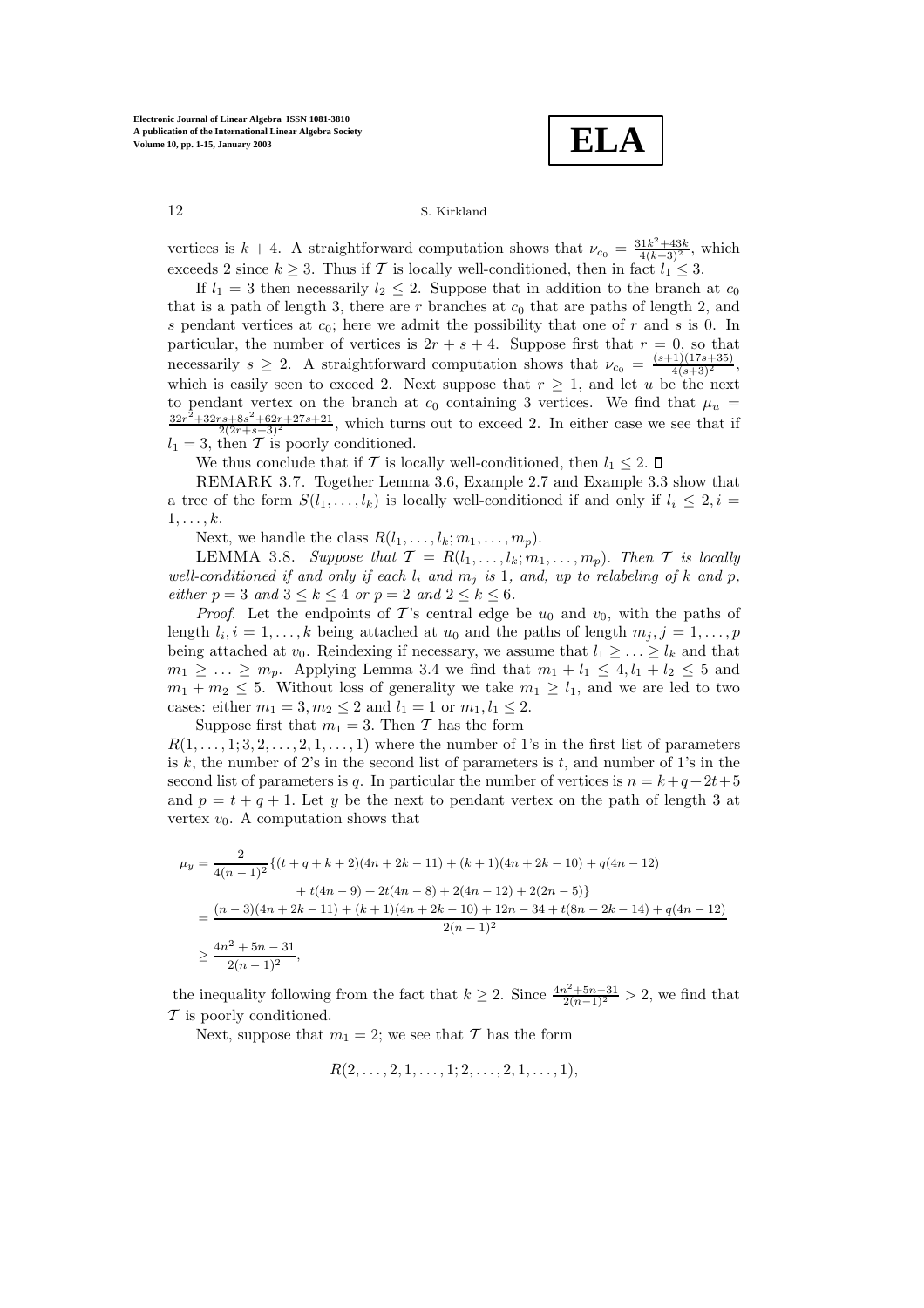

where the number of  $2$ 's in the first list of parameters is  $t$ , the number of  $1$ 's in the first list of parameters is q, the number of 2's in the second list of parameters is  $s$ , and number of 1's in the second list of parameters is  $r$ . In particular, the number of vertices is  $n = 2s + 2t + q + r + 2$ ,  $k = t + q$  and  $p = r + s$ . Let y be a next to pendant vertex on a path of length 2 at  $v_0$ . We find that  $\mu_y$  equals

$$
\frac{(2n-4)(2n-3)+(2t+q+1)(4t+2q+3)+2t(4t+2q+4)+(4t+2q)(q+r+s+1)+8s-r-10}{2(n-1)^2}.
$$

It follows that  $\mu_y > 2$  if and only if  $(4t + 2q)(r + q + s + 1) + (2t + q + 1)(4t + 2q +$ 3) + 2t(4t + 2q + 4) > 7r + 4s + 12t + 6q + 14. If  $2t + q \ge 4$ , this last inequality is readily seen to hold, so we need only deal with the case that  $2t+q \leq 3$ . Recalling that  $t + q \geq 2$ , we have just three possibilities:  $t = q = 1$ ;  $t = 0, q = 2$ ; and  $t = 0, q = 3$ .

If  $t = q = 1$ , then applying an analogous argument at a next to pendant vertex on a branch of length 2 at  $u_0$ , we find that if  $2s+r \geq 4$ , then T is poorly conditioned. The remaining case is that  $s = r = 1$ , and a direct computation reveals that  $\mu_{v_0} > 2$ in that case.

If  $t = 0$  and  $q = 2$  then  $r \le 2$  implies that  $\mu_y > 2$ , while if  $t = 0$  and  $q = 3$ , then  $r \le 29$  implies that  $\mu_y > 2$ . Suppose now that either  $t = 0, q = 2$  and  $r \ge 3$ , or  $t = 0, q = 3$  and  $r \ge 30$ . A computation shows that  $\mu_{u_0} = \frac{(q+1)}{4(n-1)^2}((2n-2q-3)(2n$  $q-2$ ) + 14s + 3r + 3). Substituting in  $q=2$  or 3 into that last quantity and applying the corresponding lower bounds on r, it follows readily that  $\mu_{u_0} > 2$ . Consequently, we find that  $\mathcal T$  is poorly conditioned.

Finally if  $m_1 = 1$ , then T is a tree (with diameter 3) of the form  $R(1, \ldots, 1; 1, \ldots, 1)$ , where there are  $k$  1's in the first list of parameters and  $p$  1's in the second list of parameters. In particular the number of vertices is  $n = k + p + 2$ , and without loss of generality we assume that  $k \ge p \ge 2$ . First note that if x and y are pendant vertices, then  $\pi_x m_{y,x} \leq \frac{2n+2k-1}{2n-2} < 2$ . Thus in order that T is locally well-conditioned, we need to determine the values of  $\mu_{u_0}, \nu_{u_0}, \mu_{v_0}$  and  $\nu_{v_0}$ . We have  $\mu_{u_0} = \frac{k+1}{4(n-1)^2}((k+1)\mu_{u_0})(k+1)\mu_{v_0}$  $1)(2p+1)+(p+1)(2p+2)+p(2p+1))$  and  $\nu_{u_0} = \frac{k+1}{4(n-1)^2}(k(2p+2)+(k+1)(2p+1)+$  $(p+1)(2p+2)+p$ , with analogous expressions holding for  $\mu_{v_0}$  and  $\nu_{v_0}$ . Since  $k \geq p$ , it follows that  $\mu_{u_0} \leq \nu_{u_0}$  and that  $\mu_{v_0} \leq \nu_{v_0}$  if  $k = p$ , while  $\mu_{v_0} > \nu_{v_0}$  if  $k \geq p+1$ .

In the case that  $k = p$  then  $\nu_{u_0} = \nu_{v_0}$ , so T is locally well-conditioned if  $\nu_{u_0}$  < 2, and poorly conditioned if  $\nu_{u_0} > 2$ . It is readily seen that the former holds if  $6k^3 - 16k^2 - 19k - 5 < 0$ , and the latter holds if  $6k^3 - 16k^2 - 19k - 5 > 0$ . We conclude that T is locally well-conditioned if  $k \leq 3$  and is poorly conditioned if  $k \geq 4$ .

In the case that  $k \geq p+1$ , we find that T is locally well-conditioned provided that  $\nu_{u_0}, \mu_{v_0} < 2$ , and is poorly conditioned if either  $\nu_{u_0}$  or  $\mu_{v_0}$  exceeds 2. We note that  $\nu_{u_0} > 2$  if and only if

$$
(k+1)^{2}(4p-5) + (k+1)(2p^{2} - 13p) > 8p^{2}.
$$

If  $p \geq 4$ , then applying the fact that  $k \geq p+1$ , we find that  $\nu_{u_0} > 2$ , so that T is poorly conditioned. If  $p = 3$ , we find that  $\mu_{v_0} > 2$  if  $k \ge 5$ , while if  $p = 3$  and  $k = 4$ then  $\nu_{u_0}, \mu_{v_0} < 2$ .

Now suppose that  $p = 2$ . The conditions  $\nu_{u_0}, \mu_{v_0} < 2$  then reduce to

$$
3(k+1)^2 - 18(k+1) < 32
$$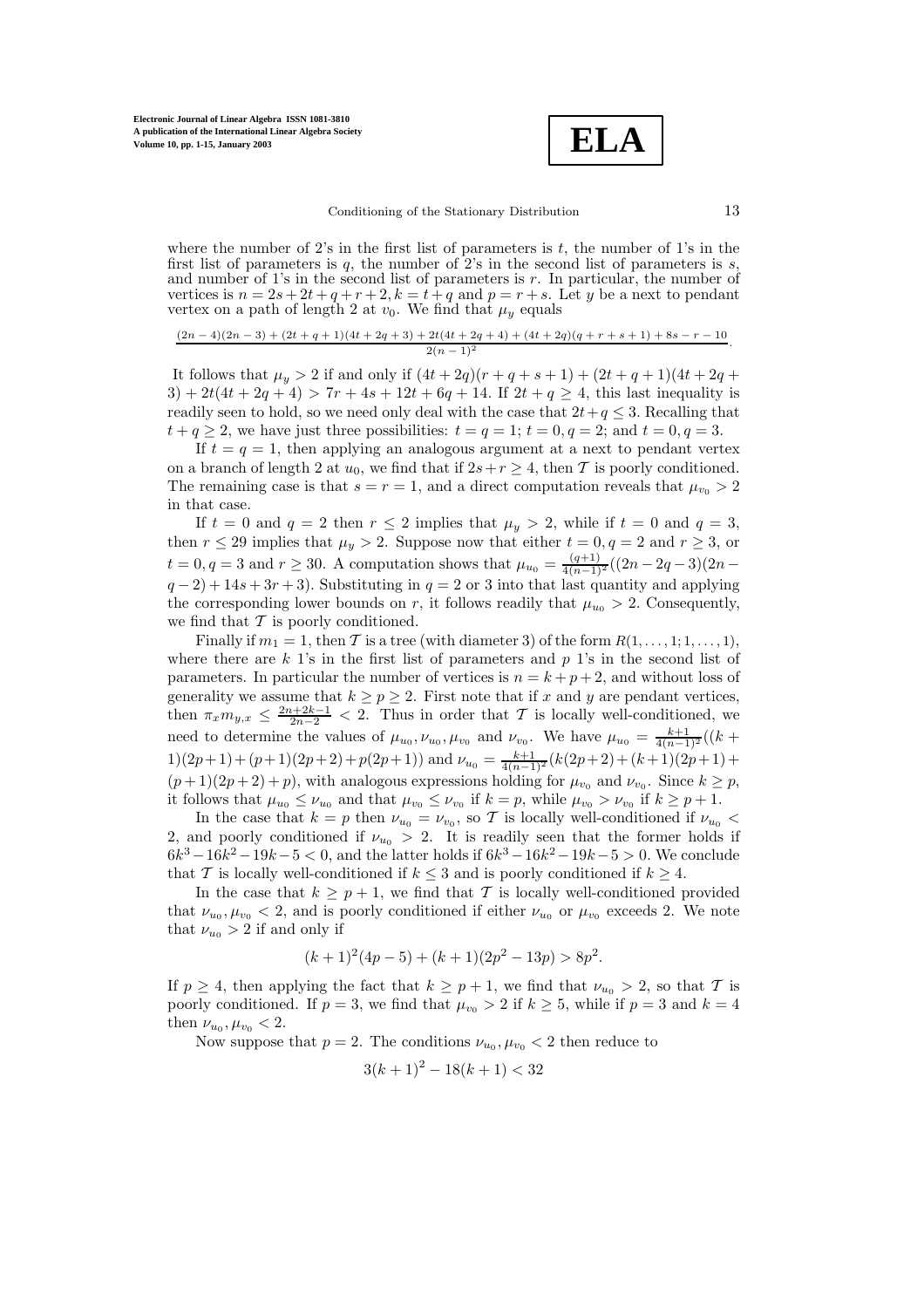$$
\boxed{\textbf{ELA}}
$$

and

$$
4k^2 - 15k - 57 < 0
$$

respectively. It readily follows that T is locally well-conditioned if  $k \leq 6$ . On the other hand if  $k \ge 7$ , then  $4k^2 - 15k - 57 > 0$ , which yields  $\nu_{u_0} > 2$ , so that T is poorly conditioned.  $\square$ 

Our final lemma discusses the class  $T_p(l_{1,1},\ldots,l_{n_1,1};\ldots; l_{1,k},\ldots,l_{n_k,k}).$ 

LEMMA 3.9. *Suppose that* T *is a tree on* n *vertices having two vertices* a *and* b with  $\delta(a, b) = 2$  *and*  $d_a, d_b \geq 3$  *and that the maximum distance between such pairs of vertices is* 2*. Then* T *is poorly conditioned.*

*Proof.* From the hypothesis, T is of the form  $T_p(l_{1,1},\ldots,l_{n_1,1};\ldots; l_{1,k},\ldots,l_{n_k,k})$  for some suitable lists of parameters. Note that by Corollary 3.2,  $\frac{m_{a,b}}{2(n-1)} + \frac{m_{b,a}}{2(n-1)} = 2$ . Suppose without loss of generality that  $d_b \geq d_a \geq 3$ . If  $d_b m_{a,b}/(2n-2) \geq 4$ , then T is poorly conditioned. Suppose then that  $d_b m_{a,b}/(2n-2) < 4$ . Then necessarily  $d_a m_{b,a}/(2n-2) = d_a(2-m_{a,b}/(2n-2)) > d_a(2-4/d_b) = 2d_a-4(d_a/d_b)$ . In particular, if  $d_a \geq 4$ , then T is poorly conditioned. Similarly, if  $d_a = 3$ , we conclude that either T is poorly conditioned or that  $4 > 6 - \frac{12}{d_b}$ , which yields  $d_b \leq 5$ .

Thus, it suffices to consider the case that apart from the central vertex  $c_1$ , there is at most one vertex of degree more than 3, and that if such a vertex exists, its degree at most 5. Further, we may also assume that at most one vertex distinct from  $c_1$  has degree at least 3 and is adjacent to a 2−path, otherwise, by Lemma 3.4, T is poorly conditioned.

In particular there is a vertex a with  $3 \leq d_a \leq 5$  which is adjacent to  $c_1$  and to  $d_a - 1$  pendant vertices. Note that if u is any vertex which is not one of the pendants adjacent to a, then there is a vertex w adjacent to u such that  $m_{w,a} \geq$  $m_{v,a} = 2n - 2d_a - 1$ . Consequently, we see that  $\mu_a \geq \frac{d_a}{2(n-1)} \left(1 - \frac{d_a - 1}{2n-2}\right) \left(2n - 2d_a - 1\right)$ . It is now straightforward to determine that if  $n \geq 11$ , that last expression exceeds 2 for each of  $d_a = 3, 4, 5$ .

Now suppose that  $n \leq 10$ . In order to deal with the remaining cases, we give a slight refinement of the argument above. Let vertex a be as above. Suppose that there are p pendant vertices adjacent to v; note that necessarily  $10 \ge n \ge d_a + p + 4$ , since  $d_b \geq 3$ . As above we have  $m_{v,a} = 2n - 2d_a - 1$ , and note that each vertex which is distinct from  $a$ , not a pendant adjacent to  $a$ , and not a pendant adjacent to  $v$ , has the property that it is adjacent to a vertex w such that  $m_{w,a} \geq 2n - 2d_a + 2$ . It now follows that

$$
(3.2) \qquad \mu_a \ge \frac{d_a}{4(n-1)^2}((2n-2d_a-1)(2n-d_a-1)+3(2n-2d_a-1-p)).
$$

Considering the cases  $d_a = 3, 4, 5$  in conjunction with the constraint that  $10 \geq$  $n \geq d_a + p + 4$ , we find that the right side of (3.2) exceeds 2 (and so the corresponding tree is poorly conditioned) in all but two exceptional cases:  $d_a = 3, p = 0, n = 7$ , and  $d_a = 4, p = 0, n = 8$ . Those last two cases correspond to  $T_0(1,1;1,1)$  and  $T_0(1, 1, 1; 1, 1)$ , respectively, and direct computations reveal that those trees are also poorly conditioned.  $\square$